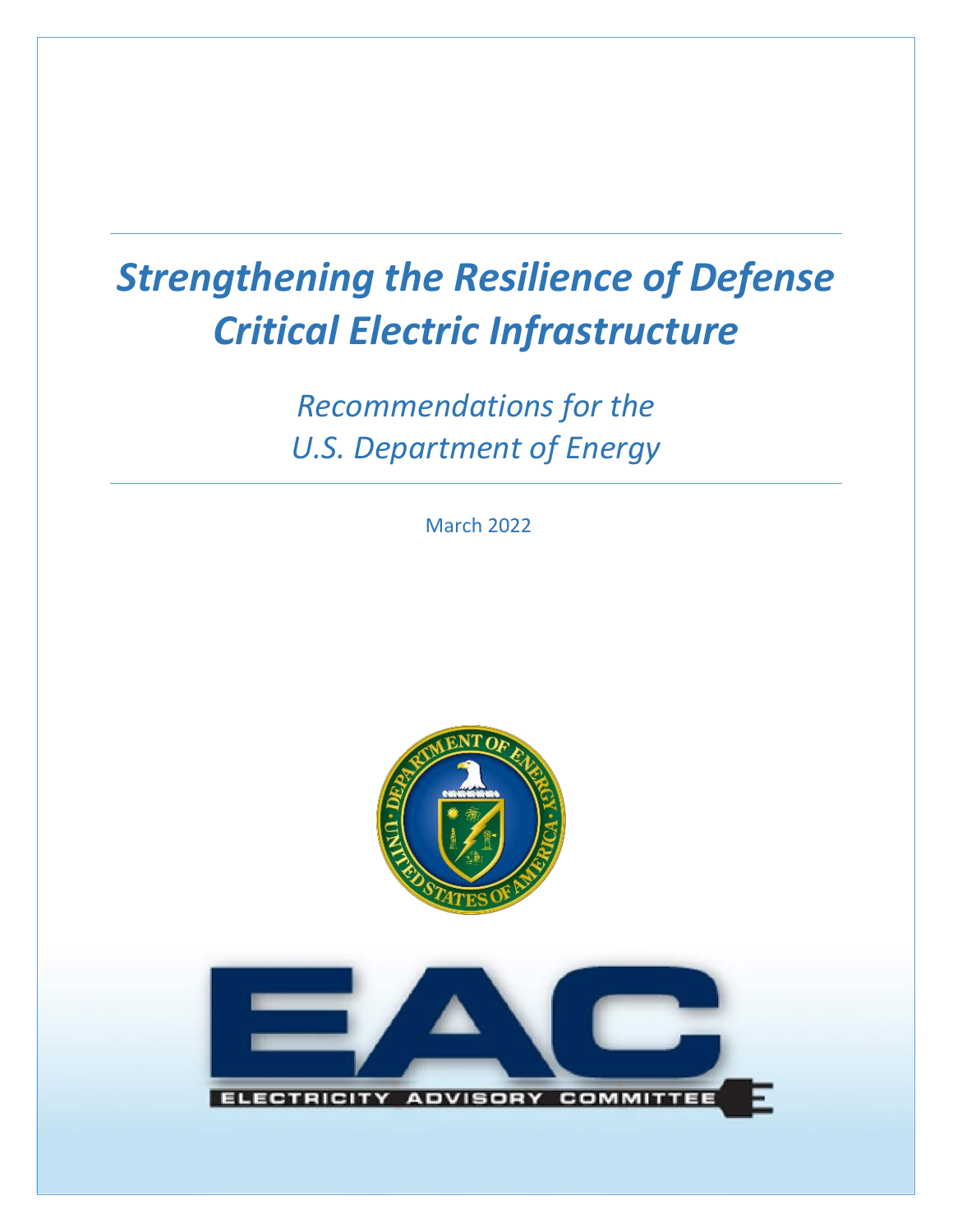# Introduction

The U.S. Department of Energy (DOE) has significant opportunities to improve collaboration with the electric industry to bolster the resilience of the Defense Critical Electric Infrastructure (DCEI) that serves Critical Defense Facilities (CDFs).<sup>[1](#page-1-0)</sup> Based on insights provided by responsible utilities (RUs) that own or operate DCEI,<sup>[2](#page-1-1)</sup> this report offers specific proposals for progress. Some proposals can be implemented by DOE under its own authorities. Yet, given the inherently publicprivate and intergovernmental nature of many DCEI challenges, other recommendations would require DOE to partner with RUs, additional industry stakeholders, the U.S. Department of Defense (DoD), and state regulators. Principle recommendations include the following:

- *Create a team within Cybersecurity, Energy Security, and Emergency Response (CESER) that is responsible for sustained collaboration with industry on DCEI.* When DOE launched the DCEI program, the Department had not yet established a structured, systematic process for follow-up and coordination with the RUs that own/operate DCEI. In 2020– 2021, DOE's Office of Electricity established more robust coordination mechanisms. Now that the DCEI program has transitioned to CESER, building on that progress will be of **foundational importance** for strengthening DCEI resilience, given the intensifying threats to DCEI and the significant coordination and policy issues surrounding the program, including those examined in this report.
- *Develop new funding options.* As threats to DCEI intensify, RUs will face a growing need to invest in DCEI and security. From an equity perspective, it makes no sense to require civilian utility customers to pay for investments that directly meet national defense needs versus ensuring reliable service to those customers themselves. This report proposes options to leverage federal funding for such investments rather than placing the burden entirely on ratepayers.
- *Accelerate the development of DCEI-specific resilience assessment tools.* The Electricity Advisory Committee (EAC) and other organizations have an array of valuable studies underway on resilience metrics. DOE should supplement these efforts by sponsoring the creation of metrics and assessment tools focused on the unique challenges of DCEI. Examples include the following:

<span id="page-1-1"></span>No. 76 (April 22, 2021), 21309[. https://www.govinfo.gov/content/pkg/FR-2021-04-22/html/2021-08483.htm](https://www.govinfo.gov/content/pkg/FR-2021-04-22/html/2021-08483.htm)



<span id="page-1-0"></span> $1$  Critical Defense Facilities are those installations that are "critical to the defense of the United States," and "vulnerable to a disruption of the supply of electric energy provided to such a facility by an external provider." Defense Critical Electric Infrastructure is "any electric infrastructure that serves" a Critical Defense Facility, "but is not owned or operated by the owner or operator of such facility" within the continental United States. Excerpted from Section 215(a) of the Federal Power Act at [https://www.law.cornell.edu/uscode/text/16/824o.](https://www.law.cornell.edu/uscode/text/16/824o)<br><sup>2</sup> DOE defines "responsible utility" as "an electric utility that owns or operates Defense Critical Electric Infrastructure." DOE. Revocation of Prohibition Order Securing Critical Defense Facilities. *Federal Register*, Vol. 86,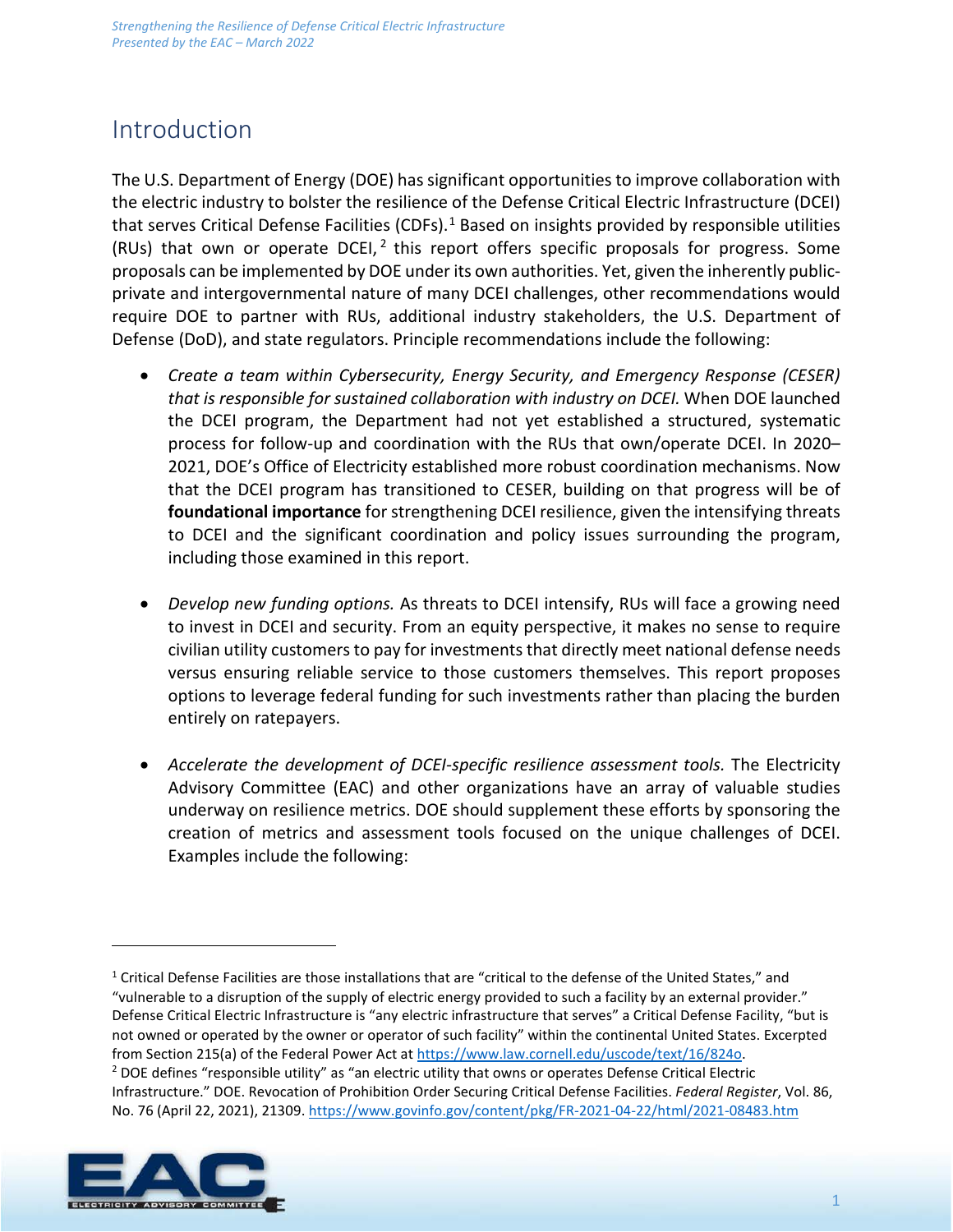- o Assessment tools should account for the likelihood that near-peer adversaries will seek out and target DCEI vulnerabilities and/or selectively disrupt the restoration of service to CDFs in ways that go far beyond the restoration challenges posed by natural hazards.
- o New resilience metrics should also help DOE, regulators, and RUs determine "how much resilience is enough" against attacks designed to cripple CDF execution of Mission Essential Functions, where near-zero risk of failure will likely be the metric for adequacy.
- *Develop specialized mechanisms for DCEI-related information sharing*. RUs are prime targets for attack because of the CDFs they serve. To target investments in DCEI resilience, help utilities protect grid reliability when attacks begin and conduct restoration "under fire" (i.e., in the face of sustained cyber and/or physical attacks). RUs could benefit from specialized DOE information and intelligence sharing. This report proposes options for DOE to supplement the valuable information sharing initiatives that the Department already has underway by establishing a Critical Infrastructure Command Center (as proposed by the National Infrastructure Advisory Council [NIAC]) in addition to using state National Guard and local Federal Bureau of Investigation (FBI) facilities for two-way sharing of sensitive information when adversaries have disrupted normal communications systems.
- *Launch a dialogue on long-lead policy issues and opportunities for coordination.* In addition to the near-term initiatives summarized above, DOE and its federal partners should consider initiating discussions on emerging issues and opportunities for progress. Chief among them are the following:
	- o *Coordination between DCEI and Grid Security Emergency (GSE)-related initiatives.*  There is substantial overlap between the RUs and those utilities that, in a presidentially declared Grid Security Emergency, might receive GSE orders from DOE pursuant to Section 215(a) of the Federal Power Act. This report suggests promising opportunities for integration and mutual support between DCEI and GSE initiatives with industry.
	- o *Account for possible expansions in designated CDFs.* Civilian seaports, air transportation companies, and many other non-Defense assets are absolutely vital for deploying and sustaining U.S. forces abroad. Other assets fall within the U.S. Department of Homeland Security's (DHS) definition of National Critical Functions. If DOE and its federal partners begin to expand the definition of CDFs to include these civilian assets and widen the scope of DCEI accordingly, RUs and their industry partners would want to consult with the Department on such issues.

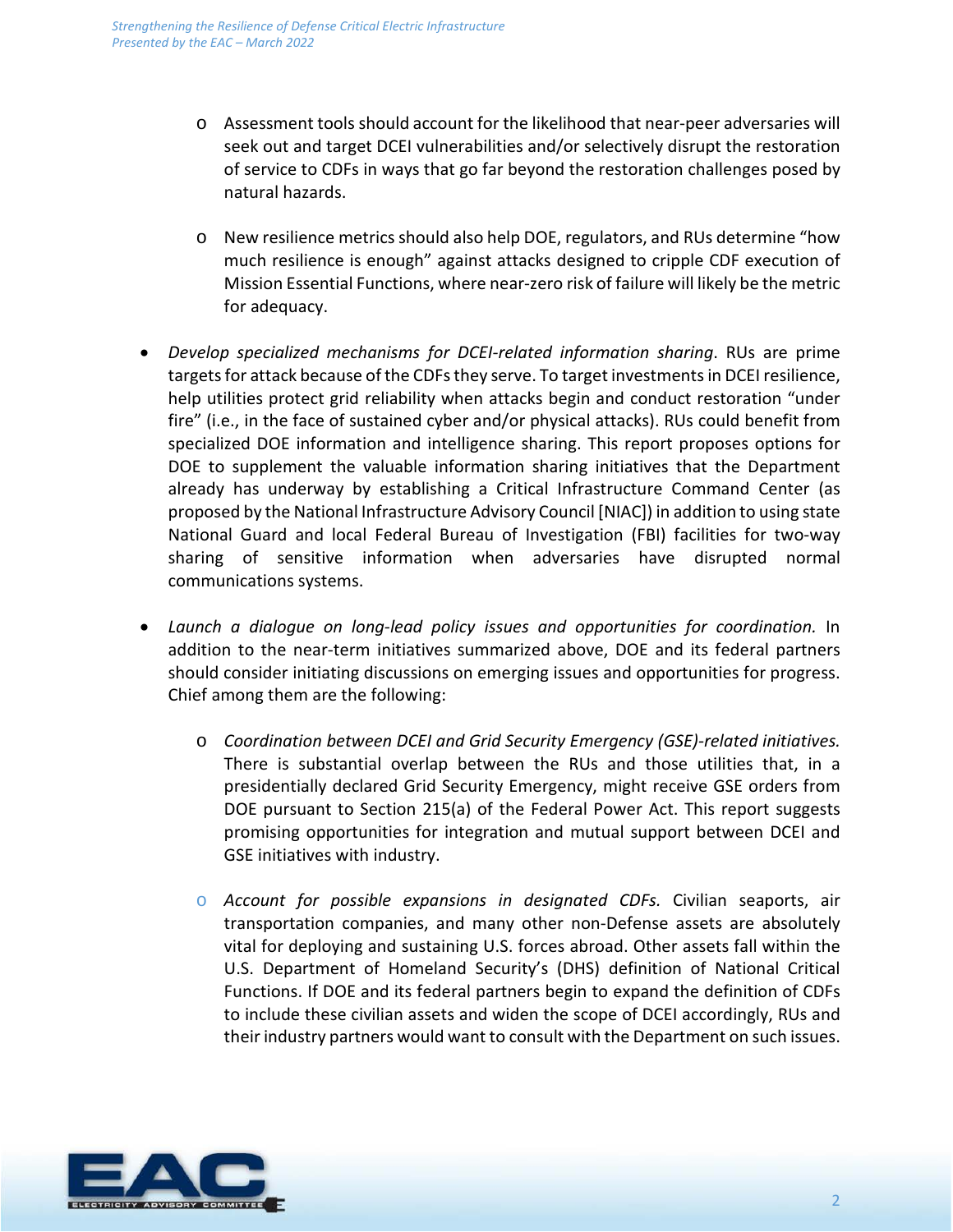# Approach

This report is based on extensive interviews conducted with RUs, electricity subsector trade associations, and regional transmission organizations/independent system operators (RTOs/ISOs). All such interviews were conducted on a confidential, not-for-attribution basis, and anonymized quotes are taken directly from interviewees. The findings and recommendations in this report represent the views of the EAC and do not necessarily reflect the views of the parties and stakeholders who provided input for the development of this work product.

The report also draws on an October 14, 2020, briefing to the EAC on evolving DCEI programmatic initiatives, presented by Jennifer DeCesaro and Johanna Zetterberg, who were then on the staff of DOE's Office of Electricity.<sup>[3](#page-3-0)</sup> In addition, the report benefits from significant contributions by EAC members.

# Findings

### Finding 1: Lack of formalized roles, defined program goals, broader industry engagement, and interagency coordination

Each RU interviewed for this study expressed strong support for strengthening DCEI resilience and, more broadly, helping to protect U.S. national security. The intent of this report is *not* to criticize the DCEI program or its initial rollout. *Every* equivalent initiative of such scale and criticality for national security experiences start-up difficulties. Furthermore, the entities interviewed for this report stressed that, in many respects (including the description of the program's importance in the emerging threat environment), the program's launch was exemplary. Most important, as noted in the Introduction, DOE has made significant progress since 2019 in strengthening coordination with industry.

Nevertheless, when DOE issued the initial letters in 2019 informing these utilities of their status, many of them received limited or no follow-up on expected next steps or actions and implementation measures, including how the government may be able to assist any expected actions. Those that did get feedback received it in the form of verbal communications, which created confusion and posed challenges for coordination within RUs (versus written documentation that could have been more easily shared internally). DOE has since strengthened these coordination mechanisms. The findings and recommendations that follow are intended to

<span id="page-3-0"></span><sup>3</sup> DeCesaro, Jennifer, and Johanna Zetterberg. DOE, Office of Electricity. *Defense Critical Electric Infrastructure*. Presentation to the Electricity Advisory Committee, October 14, 2020. [https://www.energy.gov/sites/prod/files/2020/10/f79/OE%20DCEI%20Strategy%20for%20EAC%2010.14.20%20FI](https://www.energy.gov/sites/prod/files/2020/10/f79/OE%20DCEI%20Strategy%20for%20EAC%2010.14.20%20FINAL.pdf) [NAL.pdf](https://www.energy.gov/sites/prod/files/2020/10/f79/OE%20DCEI%20Strategy%20for%20EAC%2010.14.20%20FINAL.pdf)

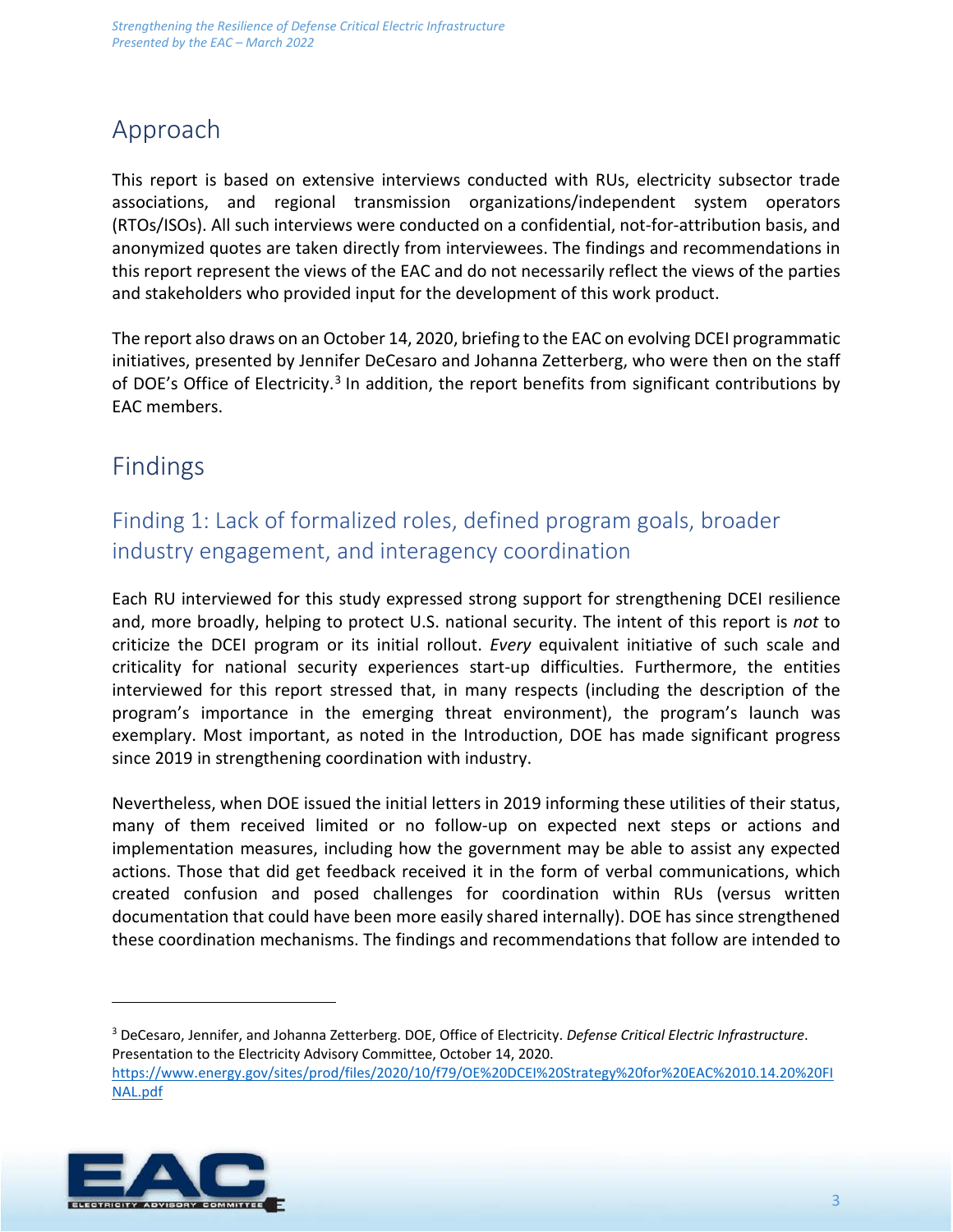build on that progress and ensure that collaboration between industry and DOE can meet future threats to DCEI.

### Finding 1a. Lack of an adequately structured DOE team for industry engagement

A number of RUs stressed that, going forward, industry would benefit from having a dedicated, centralized point of contact (POC) in DOE for sustained coordination, which could authoritatively represent DOE on emerging issues and consensus-building efforts. Others indicated that the program would benefit from having tighter "command and control" for when multiple DOE offices take an interest in DCEI-related issues and reach out to RUs. Entities suggested that DOE's dedicated DCEI team be responsible for coordinating with industry on developing "plans, checkpoints, milestones, and structure follow-up on identified shortfalls" in program implementation. Ideally, the DOE team also would be able to speak on behalf of DOE on broader issues raised by RU interviewees. The bottom line, as one RU respondent emphasized, is that "the most important thing that DOE could do is to create a sustained team in the Department to answer our questions, help us resolve problems, and provide for reachback to senior leaders."

#### Finding 1b. Need for additional DOE clarity and guidance on DCEI program goals

Confusion persists around DOE's objectives for the DCEI program and on criteria for determining and communicating which specific infrastructure is being categorized as DCEI within an RU's system. An interviewee emphasized that "no one is sure what exactly the goal is here. Fixing America's Surface Transportation Act (the FAST Act) says to identify CDFs/DCEI but says nothing beyond that. We aren't opposed to further steps, but what are DoD and DOE trying to achieve here? That needs to be clearly articulated so industry can provide recommendations on how best to achieve [those goals]." One highly experienced entity leader emphasized that despite DOE's past outreach, "I don't really know what DCEI is." Another stated that "we need more clarity on what is in and what is out."

### Finding 1c. Lack of DOE engagement and information sharing with a broader array of industry stakeholders based on a "value added" approach

While limiting the availability of DCEI-related data is essential for national security and other imperatives, expanding industry engagement beyond the RUs (and beyond the informational briefings provided to the Electricity Subsector Coordinating Council) could create new opportunities to strengthen infrastructure resilience and build preparedness against potential attacks.

The RTOs and ISOs contacted for this report stated that they could provide valuable support for responsible entities and overall DCEI resilience, both for pre-event planning and during response operations. Reliability coordinators also could play a key role in protecting and restoring service to CDFs. However, these entities reported that despite repeated efforts, DOE had not yet included them in discussions on DCEI resilience.

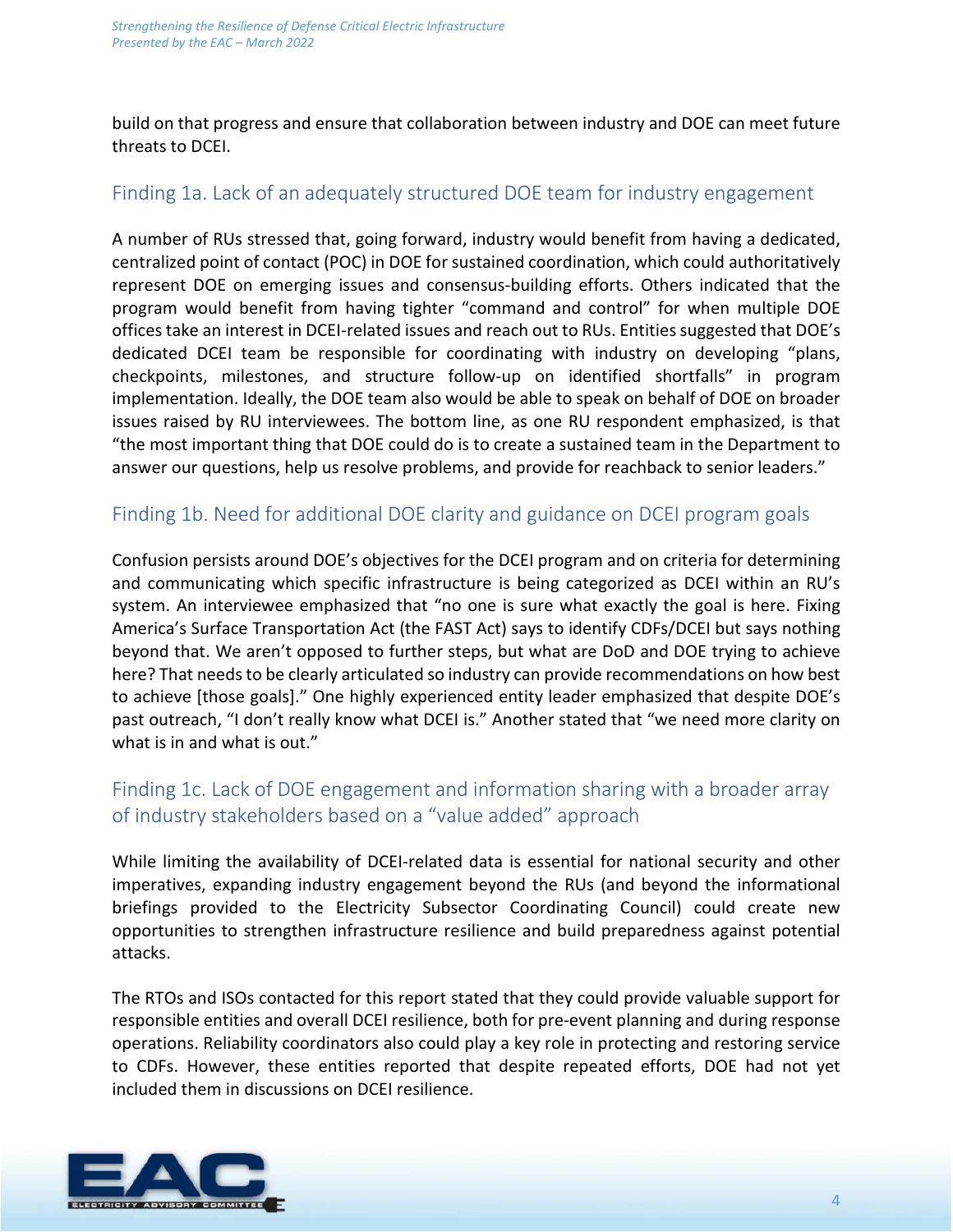Trade associations also are able to offer valuable expertise and support to their members who have been designated as "responsible entities." This is especially true for smaller rural cooperatives, public power, and investor-owned utilities that may serve vital CDFs but have limited cyber resources of their own (including experienced cyber personnel). Distribution-only entities that provide the "last mile" of service to defense installations (and may be under the regulatory purview of state or municipal authority) could deserve further consideration in this regard as part of a wholistic strategy that includes generation and transmission assets essential for serving CDFs.

The October 2020 DOE briefing on DCEI provides a useful foundation when considering broader industry engagement and information sharing. The briefing included a "program pillar" to "create and maintain key partnerships." The focus of this pillar is to "[r]efine the needs for partner and stakeholder information sharing, coordination, and collaboration." Key partners in that effort include CDF owners and operators; DCEI owners and operators; state, local, tribal, and territorial governments; power marketing administrations; security, intelligence, and law enforcement communities; grid reliability organizations; technical assistance providers; federal agencies; and others.[4](#page-5-0)

#### Finding 1d. Inadequate unity of effort between DOE and DoD with respect to RUs

Every responsible entity surveyed for this report already had collaborative relationships with the major defense installations in their service areas before the DCEI program began. In some cases, that collaboration was extensive and included measures to assess and bolster the resilience of the military bases in question. Coordination typically occurred between utilities and the base commander of the installation. Increasingly, however, those discussions have included input from DoD "mission owners"—that is, representatives of the combatant commanders, service components, or other DoD organizations responsible for the missions (at home and abroad) that defense installations help execute.

A number of RU respondents noted that coordination between DOE and DoD on outreach to responsible entities is poor. These utilities report that they receive multiple requests for information, and sometimes requests for coordination on resilience initiatives, from both DoD and DOE. It is not clear "who has the ball," according to one entity. "We feel 'whipsawed'" said another.

Industry concerns over multiple (and potentially conflicting) sources of federal requirements regarding service to Defense installations are likely to grow, and are part of a larger, multilayered problem for RUs (e.g., DoD's efforts to expand the Cybersecurity Maturity Model Certification program beyond the Defense Industrial Base to utilities that have certain types of service

<span id="page-5-0"></span><sup>4</sup> DeCesaro and Zetterberg, op. cit., Slide 9.

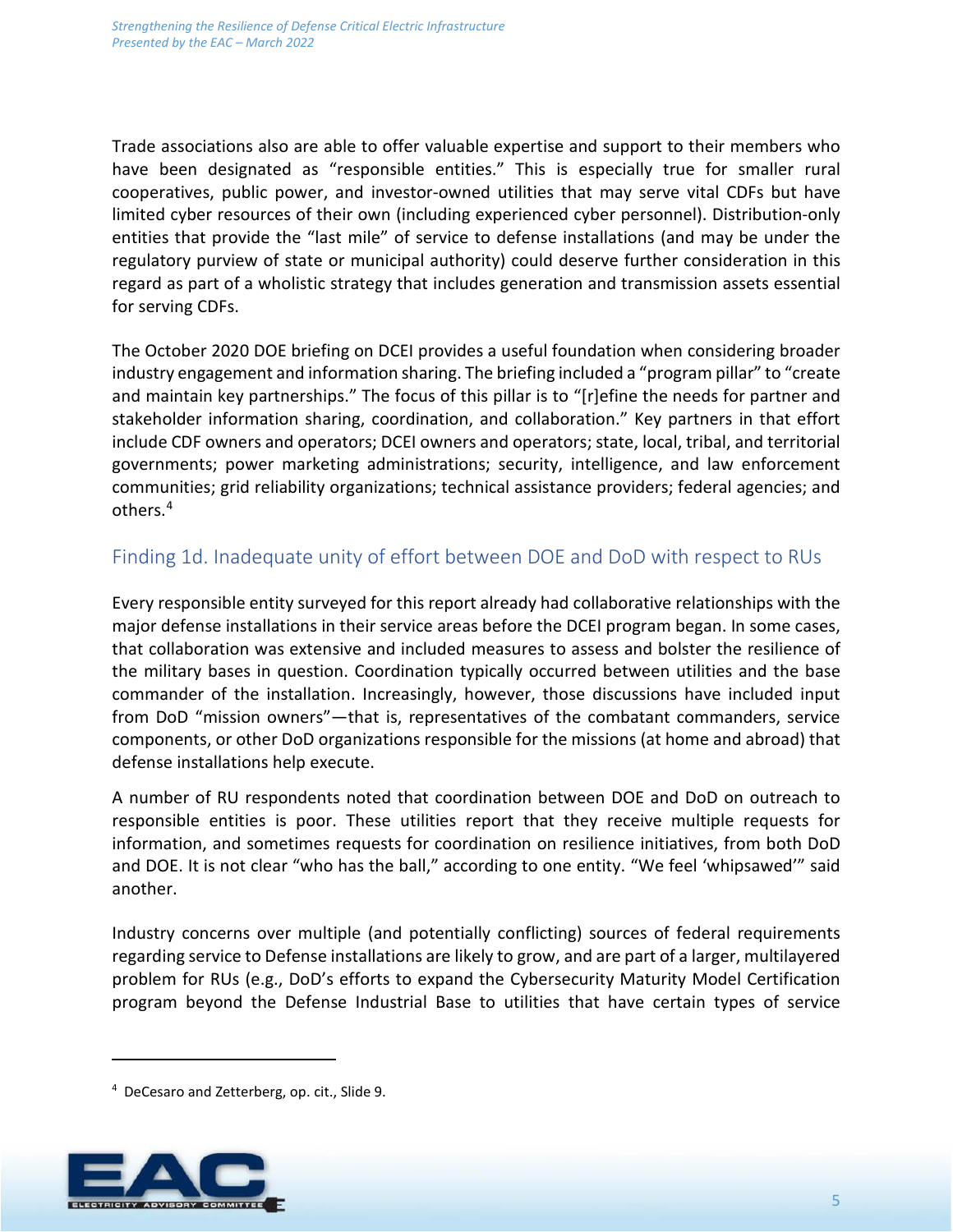contracts with defense installations, including CDFs).[5](#page-6-0) Interviewees noted that the DHS definition of Defense Industrial Base explicitly excludes electric utilities.<sup>[6](#page-6-1)</sup> Moreover, bulk power system entities are already subject to mandatory, enforceable critical infrastructure protection standards for cybersecurity. The costs and management burdens for responsible entities to comply with multiple and potentially redundant or conflicting security requirements would be significant.

### Finding 2: Funding

In many cases, it would be unfair to expect ratepayers to fund improvements in DCEI resilience. Some resilience investments may provide benefits for both the CDF and other customers served by the same infrastructure. In other instances, however, DCEI upgradesto bolster service to CDFs will have little or no benefit to ratepayers in the region. In particular, equity problems will be significant for DCEI investments on behalf of remote CDFs that have few other customers in the area, or in dense urban areas where building additional substations could be expensive and difficult to get permitted.

### Finding 2a. Existing DOE and DoD funding sources

A number of respondents argued that DoD- or DOE-appropriated funds are the appropriate way to pay for investments in DCEI resilience. One respondent stated that "If these upgrades are truly necessary for national security, DoD/DOE needs to find a pot of money to pay for them. *Full stop*." Another stated that "The Pentagon never imagines that it could get F-35s for free. Yet somehow DOE thinks that it can get additional substations for free." Still another cautioned that DOE was at risk of creating "unfunded mandates" for RUs. These concerns make it all the more important to pursue supplementary forms of funding for DCEI upgrades.

Precedents exist for DoD funding of energy projects by utilities. Energy savings performance contracts (ESPCs) and utility energy service contracts (UESCs), for example, are two of many examples of such funding opportunities, which are often focused on "inside the fenceline" projects.<sup>[7](#page-6-2)</sup> DoD notes that both ESPCs and UESCs can be used "to enhance energy resilience and cybersecurity at DoD installations in support of the National Defense Strategy."[8](#page-6-3)

<span id="page-6-3"></span><span id="page-6-2"></span><sup>8</sup> DoD. Installation Energy Policy and Program Guidance. [https://www.acq.osd.mil/eie/ie/FEP\\_Policy\\_Program\\_Guidance.html](https://www.acq.osd.mil/eie/ie/FEP_Policy_Program_Guidance.html)



<span id="page-6-0"></span><sup>5</sup> Office of the Under Secretary of Defense for Acquisition and Sustainment. Cybersecurity Maturity Model Certification.<https://www.acq.osd.mil/cmmc/>

<span id="page-6-1"></span><sup>6</sup> According to the DHS definition of "Defense Industrial Base," "The Defense Industrial Base Sector does not include the commercial infrastructure of providers of services such as power, communications, transportation, or utilities that the Department of Defense uses to meet military operational requirements."<https://www.cisa.gov/defense-industrial-base-sector>

<sup>7</sup> DoD. Memo re: Policy on Energy Savings Performance Contracts and Utility Energy Service Contracts. November 2018.

[https://www.acq.osd.mil/eie/Downloads/IE/Signed%20ESPC%20and%20UESC%20Policy%20Nov%2020%202018.p](https://www.acq.osd.mil/eie/Downloads/IE/Signed%20ESPC%20and%20UESC%20Policy%20Nov%2020%202018.pdf) [df](https://www.acq.osd.mil/eie/Downloads/IE/Signed%20ESPC%20and%20UESC%20Policy%20Nov%2020%202018.pdf)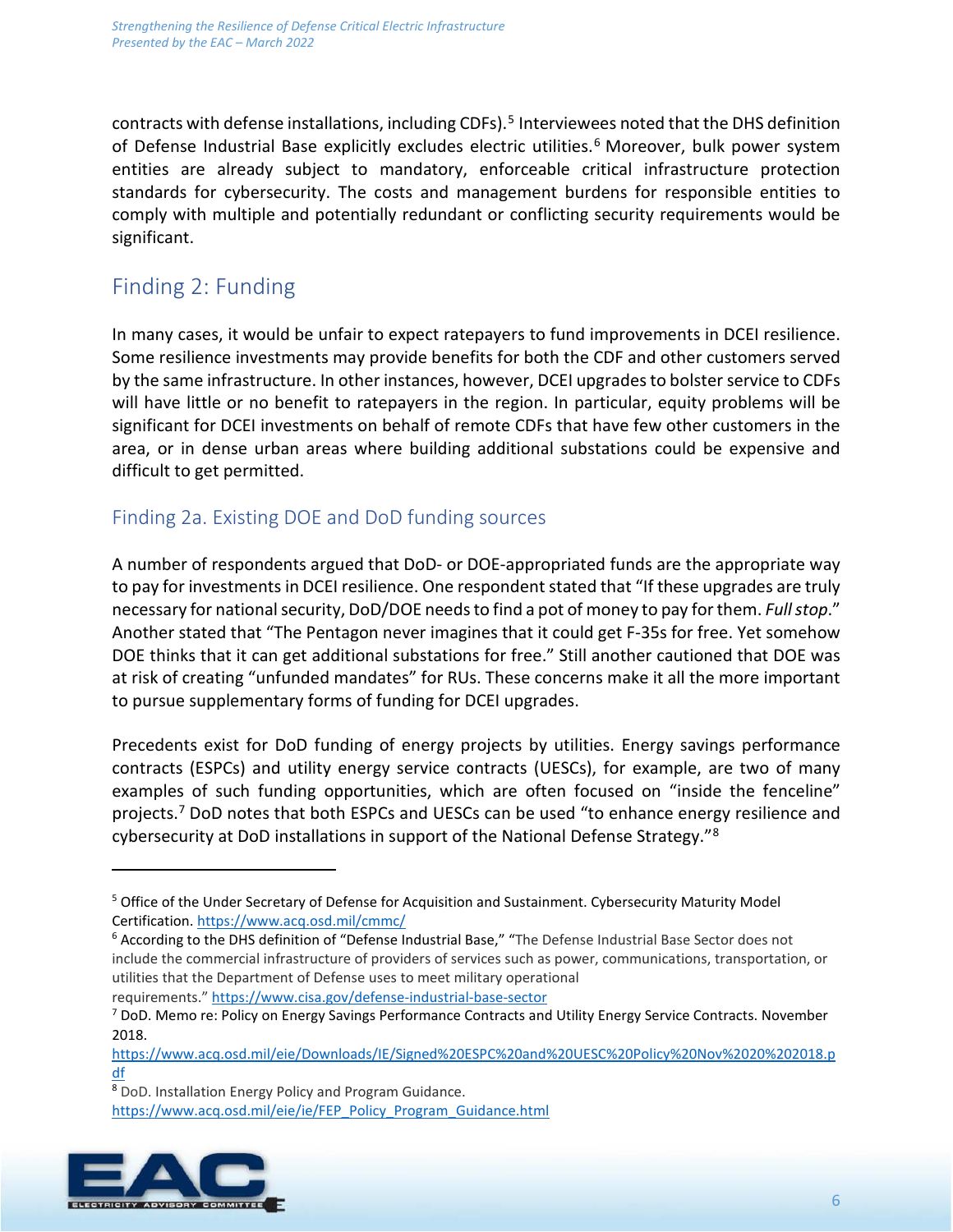However, one respondent cautioned against relying on existing DoD funding mechanisms that were designed for other purposes: "I have no idea how an ESPC concept would work for funding DCEI-related investments. DoD/DOE needs to just find a pot of money, not chase complicated funding schemes like this." Of course, at a time of intense pressure on federal budgets, gaining additional appropriated funds for DCEI improvements will be politically challenging.

### Finding 2b. Broader funding issues

Interviewees also raised a variety of broader funding issues and concerns:

- Some respondents emphasized the importance of addressing cost recovery for investment in the distribution-level infrastructure that provides the last mile of service to CDFs.
- Respondents noted the importance of taking "the different business models (public power versus co-ops versus investor-owned utilities)" into account when developing alternative funding models and assessing funding support levels.
- Another respondent stated the following:

"Funding for the dedicated part of the infrastructure will be critical to making the level of improvements needed. Most utilities have policies in place to collect reimbursement for special facilities to keep from overburdening the general ratepayers. These policies have probably limited the robustness of the existing services to DCEI as the DoD budgets have been limited for that type of expenditure. I think this is already covered, to some extent, in the document but wanted to point it out in this way."

One commentor noted the importance of considering "all ways DCEI could be strengthened that don't require money/investments. For example, just getting sites put at the bottom of load shedding lists, adding them to black start cranking paths, etc., could go a long way and avoid the (inevitably difficult) prospect of funding investment upgrades." DOE did advance a number of additional mitigation options in the December 2020, *Prohibition Order Securing Critical Defense Facilities. [9](#page-7-0)* And while the order was subsequently revoked, [10](#page-7-1) those initiatives demonstrate the Department's acknowledgment and commitment to examining innovative options to strengthen DCEI resilience.

<span id="page-7-1"></span><span id="page-7-0"></span><sup>10</sup> DOE. Revocation of Prohibition Order Securing Critical Defense Facilities. *Federal Register*, April 22, 2021. [https://www.federalregister.gov/documents/2021/04/22/2021-08483/revocation-of-prohibition-order-securing](https://www.federalregister.gov/documents/2021/04/22/2021-08483/revocation-of-prohibition-order-securing-critical-defense-facilities)[critical-defense-facilities](https://www.federalregister.gov/documents/2021/04/22/2021-08483/revocation-of-prohibition-order-securing-critical-defense-facilities)



<sup>9</sup> DOE. Prohibition Order Securing Critical Defense Facilities. December 2020.

[https://www.energy.gov/sites/prod/files/2020/12/f81/BPS%20EO%20Prohibition%20Order%20Securing%20Critic](https://www.energy.gov/sites/prod/files/2020/12/f81/BPS%20EO%20Prohibition%20Order%20Securing%20Critical%20Defense%20Facilities%2012.17.20%20-%20SIGNED.pdf) [al%20Defense%20Facilities%2012.17.20%20-%20SIGNED.pdf](https://www.energy.gov/sites/prod/files/2020/12/f81/BPS%20EO%20Prohibition%20Order%20Securing%20Critical%20Defense%20Facilities%2012.17.20%20-%20SIGNED.pdf)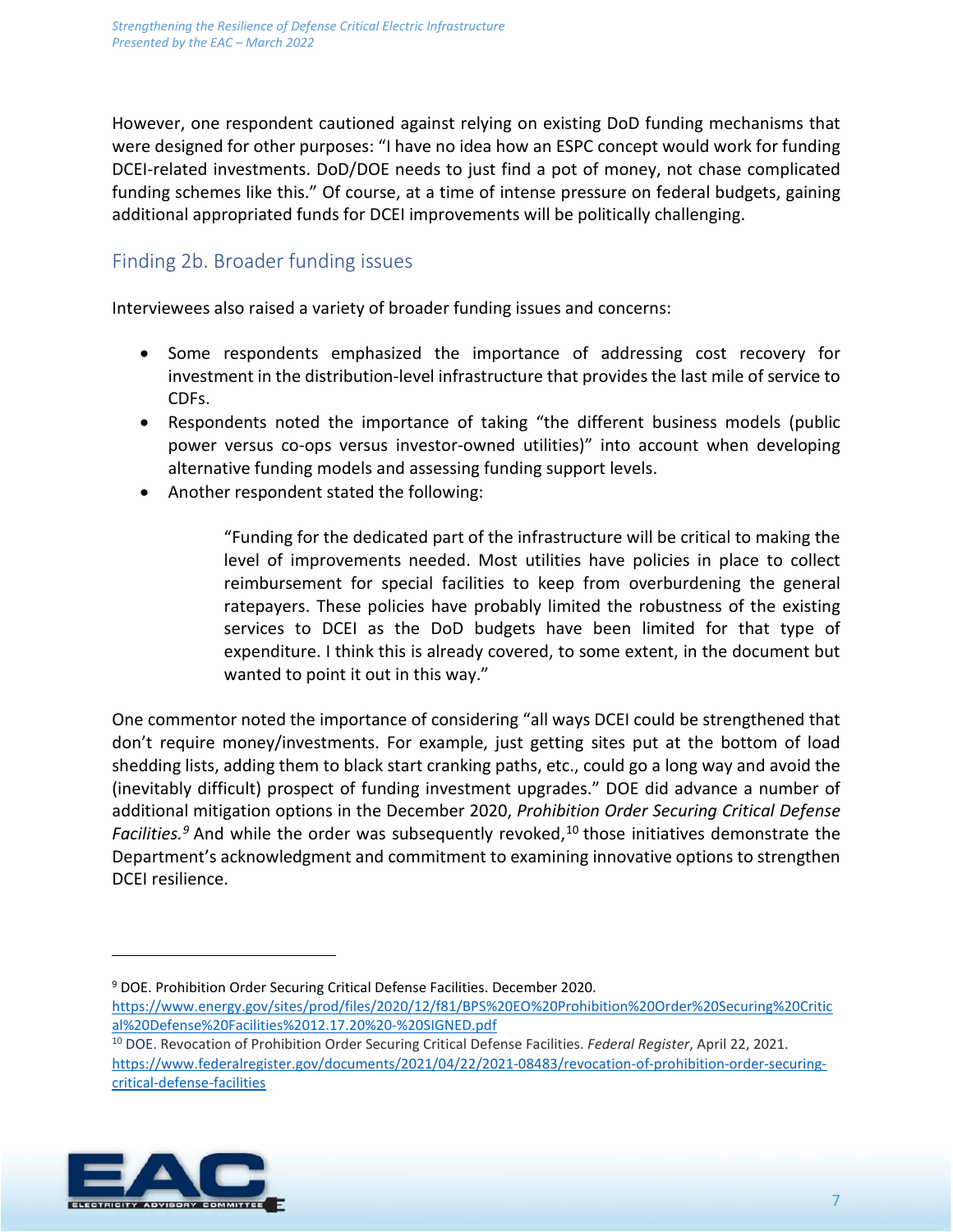Another commentor noted that funding for redundancy projects is critically important and "can be at various levels like feeds from multiple substations and multiple circuits." Such projects might "include some 'obscure' circuits paths that are either hidden underground or able to be created through overhead switching that may not be obvious. Projects might also provide for the ability to create dedicated feeds during risky or abnormal times by switching non-critical laterals and loads to other circuits. This may help obscure the dedicated path during normal times."

Another commentor stated that if properly sited, certain types of infrastructure investments will almost certainly add resilience (e.g., stored/pumped hydropower, underground/submarine distribution lines, energy storage systems, localized small-scale cloud servers). As funds become available to support RU investments in resilience, these types of upgrades might be incentivized.

# Finding 3: Sponsoring the development of DCEI-specific resilience assessment tools, standards, and metrics

Closely related to funding is the problem of establishing specific resilience needs for DCEI.<sup>[11](#page-8-0)</sup> Thanks to DOE's April 20, 2021, *Request for Information on Ensuring the Continued Security of the United States Critical Electric Infrastructure*, industry had the opportunity to offer recommendations on establishing regulations, prohibitions, and other requirements to manage supply chain risks to DCEI and other infrastructure. However, threats to supply chains constitute only one of a growing number of potential attack vectors against DCEI. Moreover, against specific threats of greatest concern to DOE, "how much resilience will be enough?" What criteria should be established to assess progress toward achieving DCEI resilience goals? And are these goals appropriate to apply to DCEI and RUs, versus or in combination with applying them to CDFs for "inside the fenceline" resilience? These and other questions will take years to resolve and will need close coordination with initiatives on supply chain risk management, industrial control systems (ICS) security, and other DOE resilience initiatives to avoid overwhelming industry with multiple duplicative, and potentially conflicting, requirements.

One immediate opportunity for progress lies in developing an analytic framework and supporting metrics to assess the current status of DCEI resilience and identify critical gaps. The starting point for doing so is to specify the mission critical loads that must be served in a CDF, and the ability of the base's emergency power generators (current and programmed) to serve those loads for specified periods if grid service is interrupted. Assessments also should account for broader requirements for CDFs to perform their Mission Essential Functions and, above all, the ability of the surrounding communities that house their employees to maintain power, water, and other critical services for those employees and their families.

The EAC already has initiatives underway to develop recommendations on how to assess grid resilience, including the study being led by members of the Grid Resilience for National Security

<span id="page-8-0"></span> $11$  As will be subsequently discussed, a valuable mission assurance-focused resilience study is underway through the Grid Modernization Initiative.

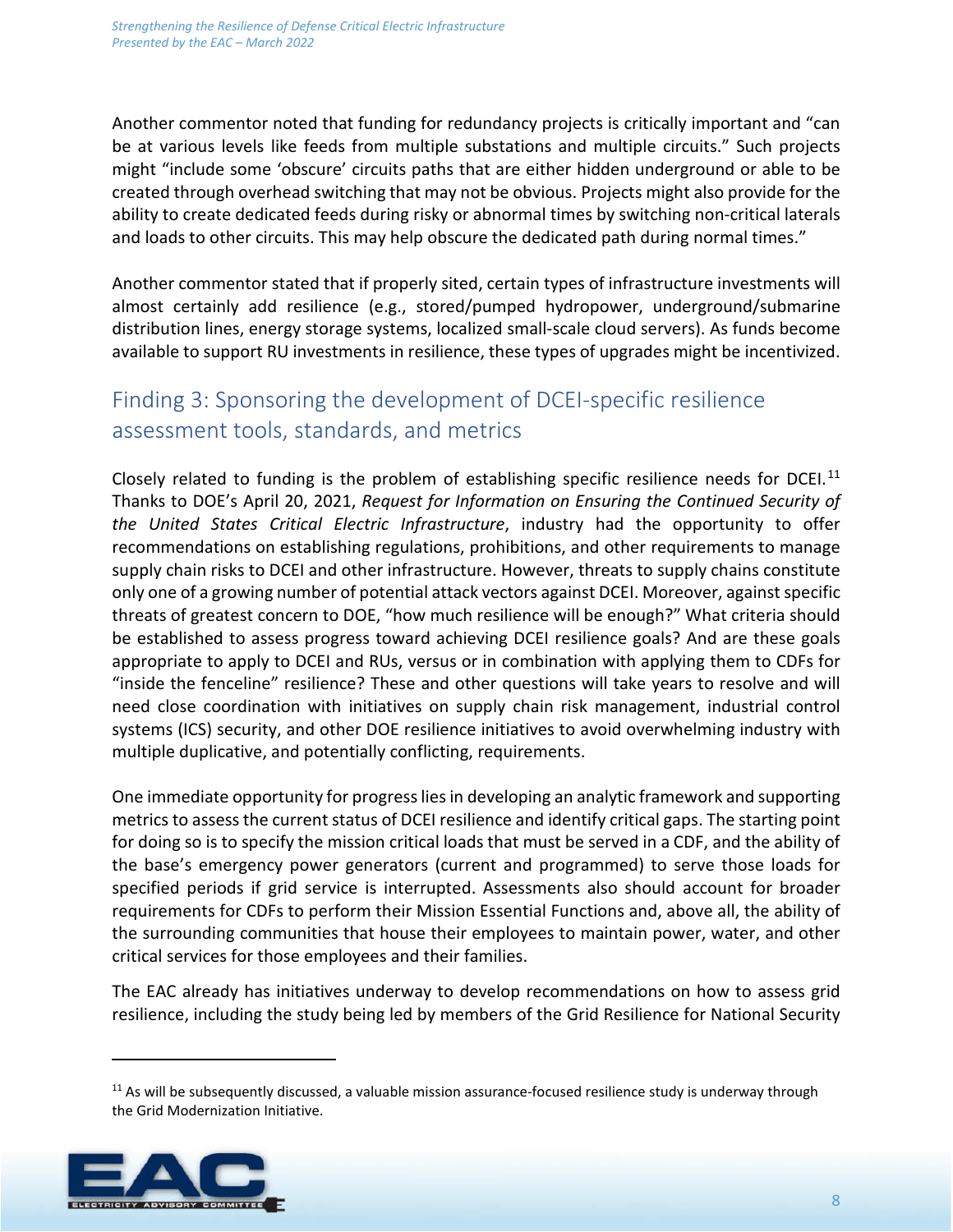Subcommittee. Other organizations also are focusing research on that topic. Especially significant is the Grid Modernization Initiative, which is conducting a study on *Energy Resilience for Mission Assurance*, which incorporates national security objectives into power system planning by theorizing, demonstrating, and vetting approaches to explicitly represent mission performance during long duration power system disruptions.<sup>[12](#page-9-0)</sup> As those efforts go forward, they might account for DCEI-specific issues of concern to responsible entities.

Another source of valuable analysis and recommendations is the study published by the National Association of Regulatory Utility Commissioners on *Regulatory Considerations for Utility Investments in Defense Energy Resilience.* The study finds that regulatory proceedings that have taken DoD energy resilience into account can provide important lessons learned for consideration of DCEI-related issues by state regulators. The study also identifies new and complex questions for regulators raised by Defense energy resilience, including for DCEI. Key examples: "Should DoD, other federal agencies, ratepayers, or a combination of these be responsible for supporting defense energy resilience investments? How do we determine the share that each entity should contribute?"<sup>[13](#page-9-1)</sup>

### Finding 3a. Delineating relevant DCEI infrastructure for initial resilience assessments

Regardless of which tools and metrics are used, efficient and effective program management will require DOE, responsible entities, DHS, and DoD to agree on which components of DCEI should be the focus of initial assessments and potential risk management efforts. DCEI comprises electricity supply paths serving CDF missions, which may include generation assets, transmission and distributions lines, and substations and other grid interconnections. This definition comprises a potentially extensive array of infrastructure components and systems for many RUs. It may be helpful to develop and apply a risk-based approach to narrow the focus of initial resilience assessments.

### Finding 3b. Holistic assessment of loads to be served and requirements for DCEIprovided power in emergencies

As noted in the introduction, it will be helpful to specify the mission critical loads that must be served in a DCF, and the ability of the base's emergency power generators (current and programmed) to serve those loads for specified periods if grid service is interrupted. Firm power resources and the vulnerability of their fuel supply chain back to sources, including refineries and pipelines and their cyber vulnerability, should be a focus, particularly in the context of expanding

<span id="page-9-1"></span><span id="page-9-0"></span><sup>13</sup> National Association of Regulatory Utility Commissioners. *Regulatory Considerations for Utility Investments in Defense Energy Resilience.* November 2021. pp. 5–6.



<sup>12</sup> DOE. *Grid Modernization: Updated GMI Strategy 2020*. December 2020. p. 41. [https://www.energy.gov/sites/prod/files/2021/02/f82/GMI\\_Strategy\\_FINAL%20as%20of%201.20.21.pdf](https://www.energy.gov/sites/prod/files/2021/02/f82/GMI_Strategy_FINAL%20as%20of%201.20.21.pdf)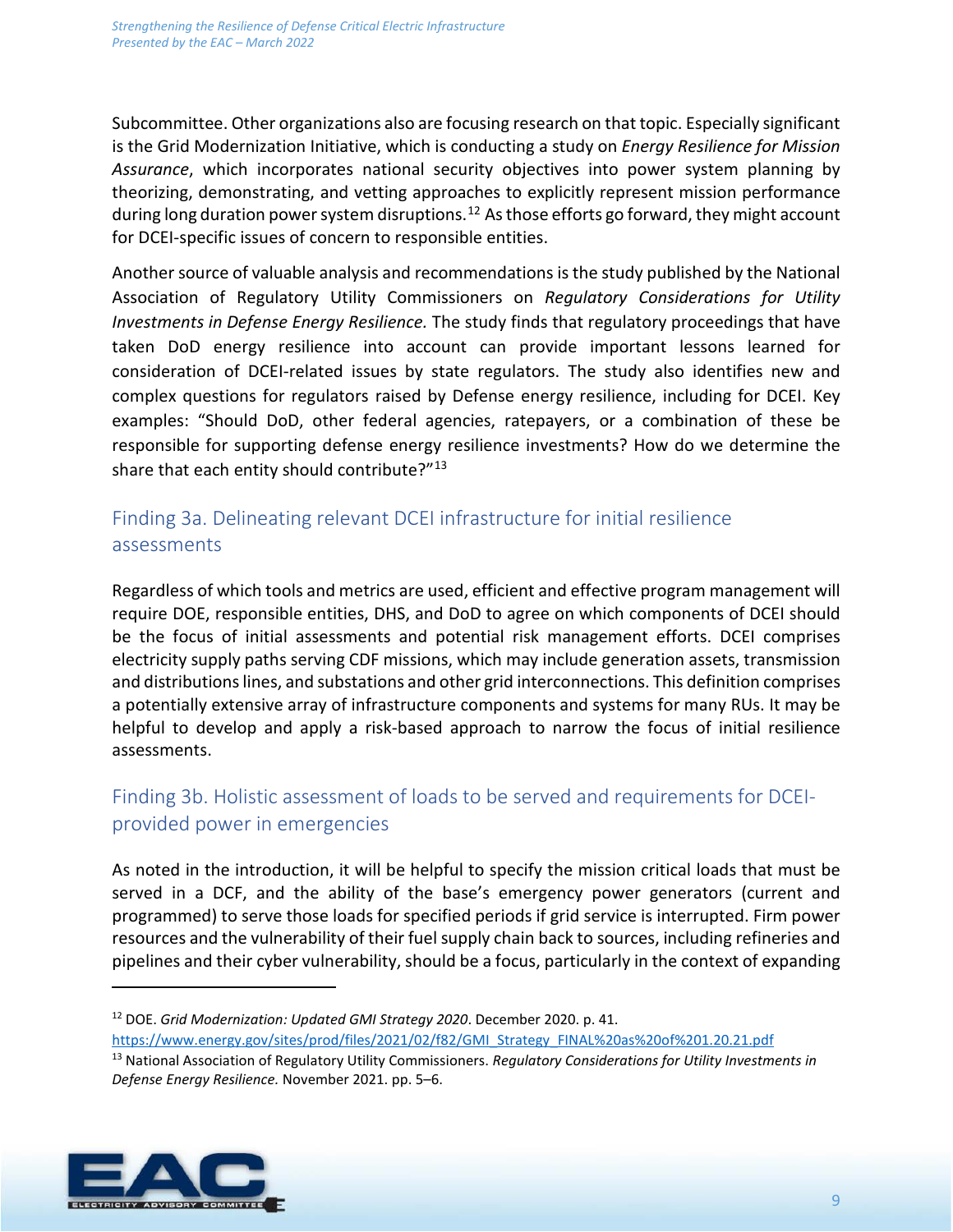distributed energy resources and intermittent renewable energy deployments. A growing number of military bases are bolstering their emergency power capabilities, including those based on renewable energy resources. They also are hardening their on-base distribution systems and supporting ICS against cyberattacks and improving their capabilities to black start their emergency energy systems. In addition, supported by the U.S. Army Corps of Engineers, installations are beginning to address the need for fuel resupply for longer duration power outages and replacement of generators as they break down due to extended use (or, in some cases, as one responded noted, "lack of proper maintenance by the base").

Assessments of DCEI resilience requirements must not be made in a vacuum but rather in a holistic manner. Under DoD's current leadership, "inside the fenceline" energy initiatives are likely to accelerate and encompass a widening array of CDFs. A holistic approach to assessing resilience requirements also will account for the grid-dependent infrastructure and critical functions on which surrounding communities rely. Employees of many military installations live off-base. Unless base employees know that their families will have the power, water, and other services necessary for their safety, those employees may feel compelled to take care of their families rather than report for duty. Moreover, many installations themselves (starting with the Pentagon) rely on water and wastewater services provided by their surrounding communities. Accounting for the requirements for resilient power in this broader context will be essential as well.

#### Finding 3c. Modeling tools for cyber and physical threats

Many current initiatives for developing resilience methodologies focus on natural hazards. Severe weather events and other such hazards can be assessed in terms of their likelihood of occurring and—based on these assessments—the costs that can be avoided by a given investment in resilience against such events. No equivalent approach will be useful for assessing investments in DCEI. For example, stochastic modeling of multiple scenarios is unlikely to be of significant value for resilience decision options against nation state attacks on absolutely vital CDFs. It would be more prudent to focus on events at the furthest "tail probabilities" that such models produce (e.g., catastrophic attacks wherein China and Russia carefully target attacks to maximize the disruption of U.S. national security). Localized threats, such as cyclical extreme storm events or seismic clusters, can be recognized and mapped (in the Pacific Northwest and Alaska, for example) into threat levels or resilience metrics for DCEI-affected sites. DOE's Grid Modernization Initiatives are tackling many of these issues, as is the EAC's own project on grid resilience and metrics. As these efforts evolve, a number of opportunities exist to address DCEIspecific issues.

#### Finding 3d. Restoration as a component of resilience metrics

Over the longer term, assessments of current levels of resilience should account for the ability of responsible entities to conduct "restoration under fire." Nation state attacks are not likely to be "one and done." As in the GridEx scenarios, they may continue for weeks, and be strategically targeted to disrupt restoration operations (including black start). The development of DCEI

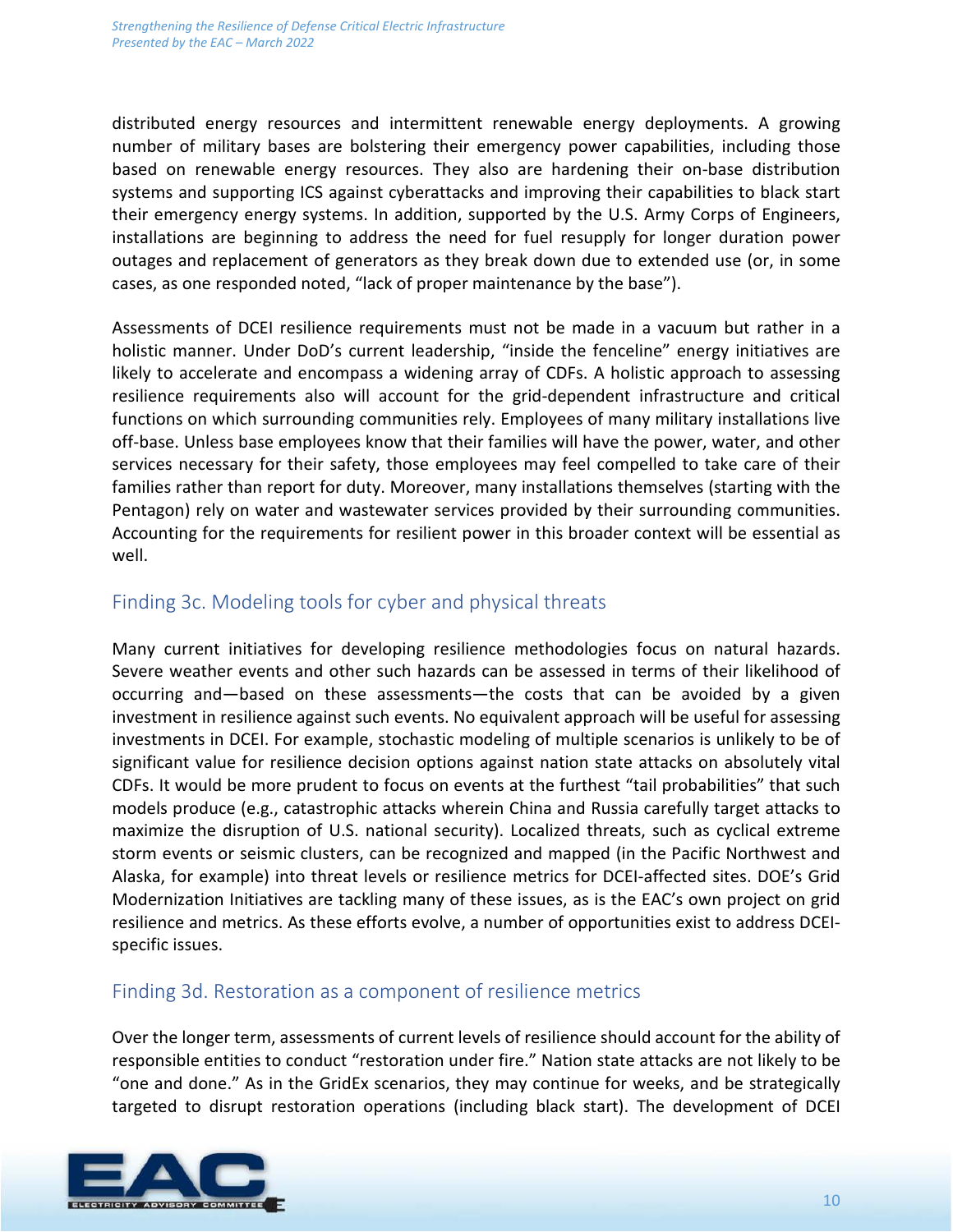resilience metrics should draw on lessons learned from GridEx V (November 2019) and the recent GridEx VI (November 2021).<sup>[14](#page-11-0)</sup> The Defense Advanced Research Projects Agency's (DARPA) Rapid Attack Detection, Isolation and Characterization Systems (RADICS) program also enabled transmission operators and their partners to exercise black start restoration of the power grid under simulated attack conditions.[15](#page-11-1)

RUs need to be able to operate DCEI manually "in the event of a cyber threat or disturbance. As the systems and operators become more dependent on automated, systems operations which require various communication infrastructure, it is important to retain enough basic manual operating/switching capability and operational expertise to continue operations during these events." Moreover, there needs to be a commitment on the part of the RU and military customers to periodically exercise manual operations in a degraded state while under "blue skies" in addition to and not a replacement for the "pull the plug" exercises. However, it is important to remember that exercises come at a cost, including additional labor, reduced revenue, and potentially service impact/degraded operations related to the exercise, which should not be passed on to the rest of the ratepayers.

Human capital also will be a key contributor to DCEI resilience if/when that infrastructure comes under attack. Experienced RU operators with detailed knowledge of their systems, and of attack mitigation and power restoration options, will be critical for sustaining or rapidly restoring power to CDFs. Sustained investment in workforce development should be prioritized accordingly.

Finally, over the longer term, restoration and resilience assessments should account for (1) the impact of "electrification of everything" on CDF power requirements involving DCEI, and (2) the risk that when earthquakes, hurricanes, or other events occur during an ongoing crisis with an adversary, that adversary may launch an "opportunistic" attack to disrupt restoration operations and exacerbate disruptions to DCEI and the CDFs they serve.

### Finding 3e. Accounting for interdependencies: Natural gas and beyond

Electric service going into CDFs is only as resilient as the generation of power on which DCEI relies. Much of the nation's generation capacity, in turn, relies on the delivery of natural gas. DOE and its partners would benefit from examining the indirect risks posed to DCEI resilience by adversary threats to natural gas pipelines, rail lines for coal, and other delivered fuels, and assessing the implications of these findings for DCEI program strategy. Responsible entities can make critical contributions to such assessments. They have detailed understanding of their interdependencies with the infrastructure associated with their generation fuel types. They also can assist in examining the risk posed to CDFs from cascading failures between sectors. Collaboration with

<span id="page-11-1"></span><span id="page-11-0"></span><sup>15</sup> Defense Advanced Research Projects Agency (DARPA). *Rapid Attack Detection, Isolation and Characterization Systems (RADICS).* <https://www.darpa.mil/program/rapid-attack-detection-isolation-and-characterization-systems>



<sup>14</sup> North American Electric Reliability Corporation (NERC). *GridEx V Lessons Learned Report*. March 2020. <https://www.nerc.com/pa/CI/ESISAC/GridEx/GridEx%20V%20Public%20Report.pdf>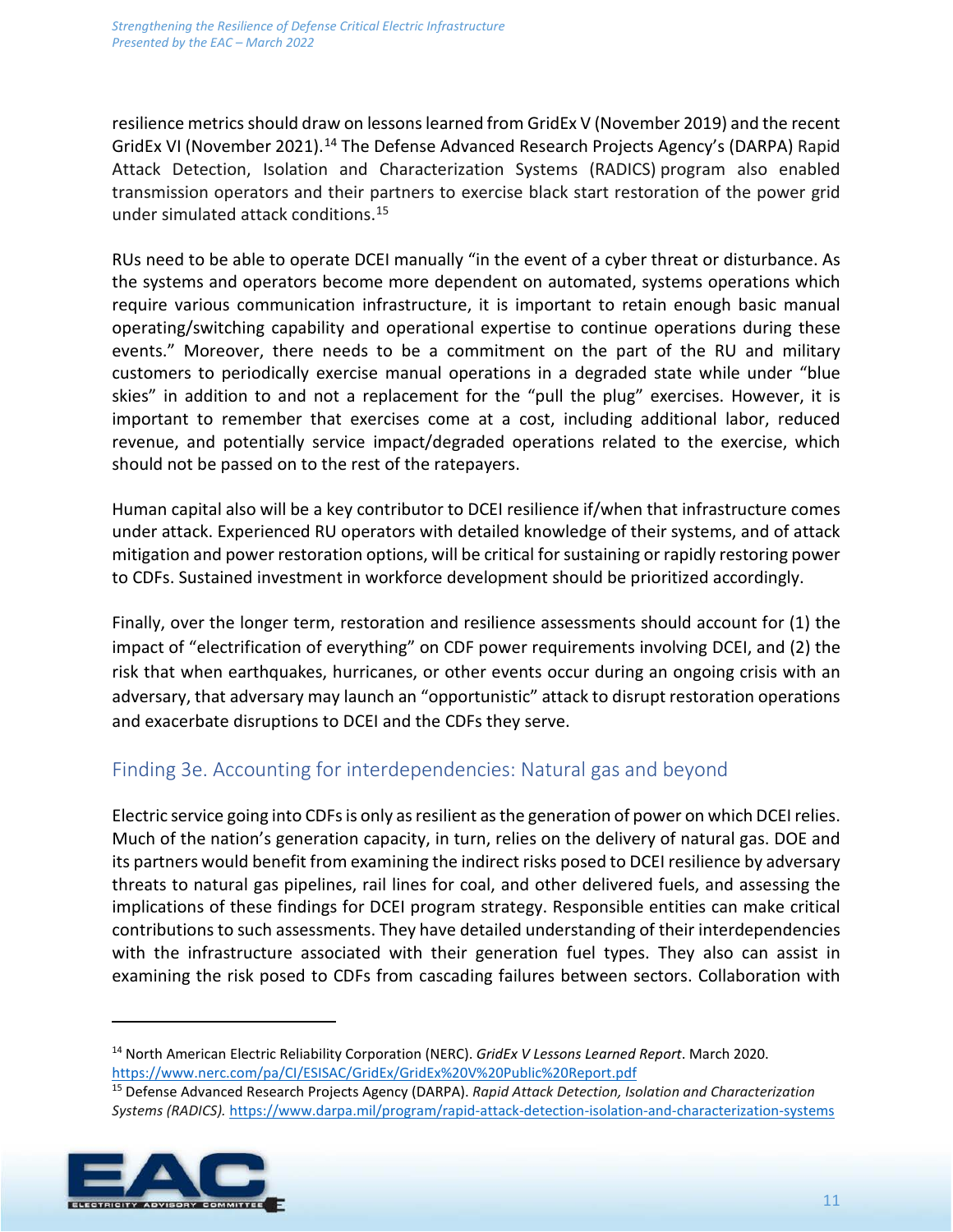DHS's National Risk Management Center and integration of DCEI resilience efforts with the North American Energy Resilience Model (NAERM) initiatives may be helpful in assessing DCEI resilience in this multi-sector context.

The need to account for gas-electric interdependencies further exemplifies the value of including RTOs/ISOs and reliability coordinators in DCEI resilience assessments. One responsible entity noted that they are uncertain as to whether they have an adequate understanding of the indirect risks to DCEI posed by disruptive threats to natural gas transmission systems, and that a number of RTOs/ISOs are seeking to clarify such issues. Of course, NAERM also can make analytic contributions in this regard. Quantifying the risks to DCEI posed by gas-electric interdependencies would need to focus on the following:

- Physical and cyber threats to pipelines and estimates of service interruptions associated with them
- Potential effects of attacks interrupting gas flows to specific generators in RTO/ISO service areas
- Pipeline system networking, redundancies, and capabilities for emergency operations that may mitigate the consequences of adversary attacks on power generation
- Increasing the reliance of gas pipeline compressors on electric power versus offtake gas, and the attendant risks of mutually reinforcing gas-electric system disruptions during adversary attacks
- Issues involving firm versus interruptible service for DCEI
- Other factors that could affect the generation of power on which DCEI relies

One respondent noted that a number of RTOs/ISOs have performed analysis of the potential effects of gas supply disruptions on grid reliability (although not specifically the impacts on DCEI) and suggested that industry-government initiatives on resilience assessments leverage this analysis, if possible. In particular, the risks of gas supply interruptions are magnified by "the inability for natural gas pipeline companies to obtain regulatory approval to build new pipelines to improve resilience and supply alternatives. How is the electric side factoring that into their planning when building gas-powered plants?"

Finally, while the analysis above has focused on gas-electric interdependencies, interviewees noted that the electricity subsector also has other dependencies. The availability of diesel or other secondary fuels can mitigate the loss of gas supplies for dual-fuel generators, but only if that diesel fuel can be resupplied in long-duration outages. The communications sector, including both wired and wireless services and other critical service providers (including cloud storage and other data and software services), offers potential points of electric system vulnerability as well. The water sector also provides essential cooling functions and other services.

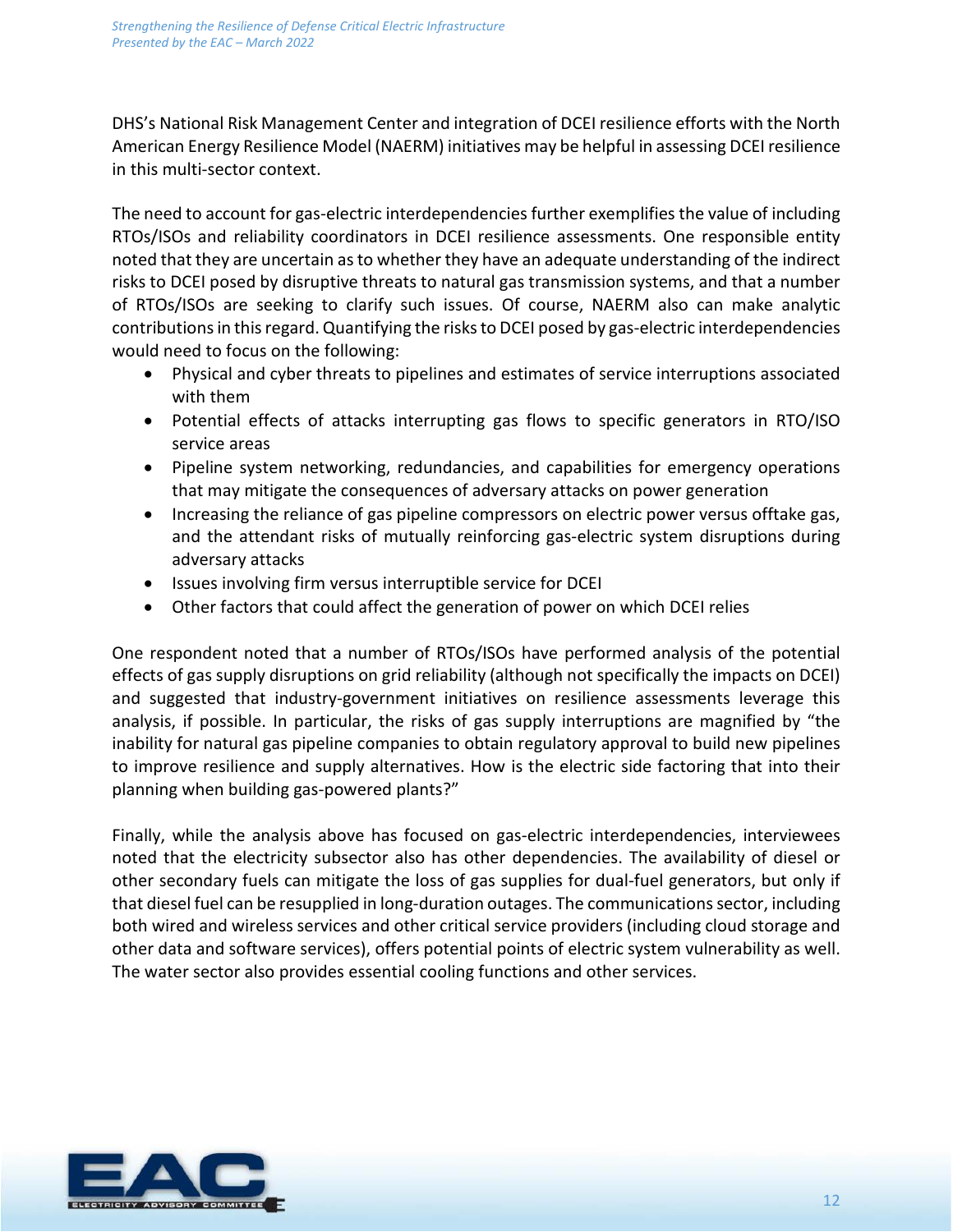### Finding 3f. A strategic "bridge" is needed between resilience metrics and improved reliability metrics and assessment tools.

The Interruption Cost Estimate (ICE) Calculator has long served as a vital tool to help assess the cost-effectiveness and prudency of investments to strengthen the reliability of service against short-duration outages. Efforts are now underway to update the ICE Calculator with fresh data, more advanced methodologies for estimating the economic costs of outages (including on a regional basis), and other much-needed improvements. Lawrence Berkeley National Laboratory's study on *[A Hybrid Approach to Estimating the Economic Value of Enhanced Power System](https://emp.lbl.gov/publications/hybrid-approach-estimating-economic)  [Resilience](https://emp.lbl.gov/publications/hybrid-approach-estimating-economic)* is especially useful in this regard.[16](#page-13-0)

The development of assessment tools for investments in DCEI resilience would benefit from developing along a separate but coordinated path. In particular, DOE and industry can explore opportunities to "crosswalk" resilience and reliability assessment tools and help ensure that partners ultimately have the tools they need for investing against the full spectrum of hazards and outage lengths—from traditional reliability events to extended, full-scale cyberattacks by nation states.

Such an integrated approach also could help address broader DCEI interdependency issues and resilience assessment challenges. In addition to interdependencies with the natural gas system, DCEI has interdependencies with surrounding electric systems, which utilities can assess using metrics/tools focused on ensuring broader grid reliability. By employing updated versions of the ICE Calculator, utilities may be able to more effectively design their systems to meet specified standards and criteria. However, for responsible entities, such design efforts also would need to include DCEI-related guidance and criteria that DOE and partner entities jointly develop. These partners would need to avoid creating gaps and seams between broader system reliability and DCEI resilience metrics, and strategically bridge them instead.

Of course, because past metrics development efforts have primary focused on reliability, new approaches will be necessary for resilience. Reliability metrics analyze the historical performance of the system and utility operations. Instead of relying on such historical data, resilience metrics might be based on the resilience capabilities of CDF power systems, the local distribution systems serving those installations, and the regional subtransmission/transmission systems that provide power for distribution utilities. Such assessments might employ a system that gives points for resiliency elements. Examples include local generation, fuel type and hours/days of back-up, circuit back-ups within the site, redundant feeds from the RU, the obscurity of the redundant feeds, the number of redundant substations, the number of redundant subtransmission lines, and so forth. A point system also could include operational processes in the DCEI and at the RU. The assessments could be used to evaluate the strengths, weaknesses, and improvement

<span id="page-13-0"></span><sup>16</sup> Lawrence Berkeley National Laboratory. *[A Hybrid Approach to Estimating the Economic Value of Enhanced](https://emp.lbl.gov/publications/hybrid-approach-estimating-economic)  [Power System Resilience](https://emp.lbl.gov/publications/hybrid-approach-estimating-economic)*. February 2021[. https://emp.lbl.gov/publications/hybrid-approach-estimating-economic](https://emp.lbl.gov/publications/hybrid-approach-estimating-economic)

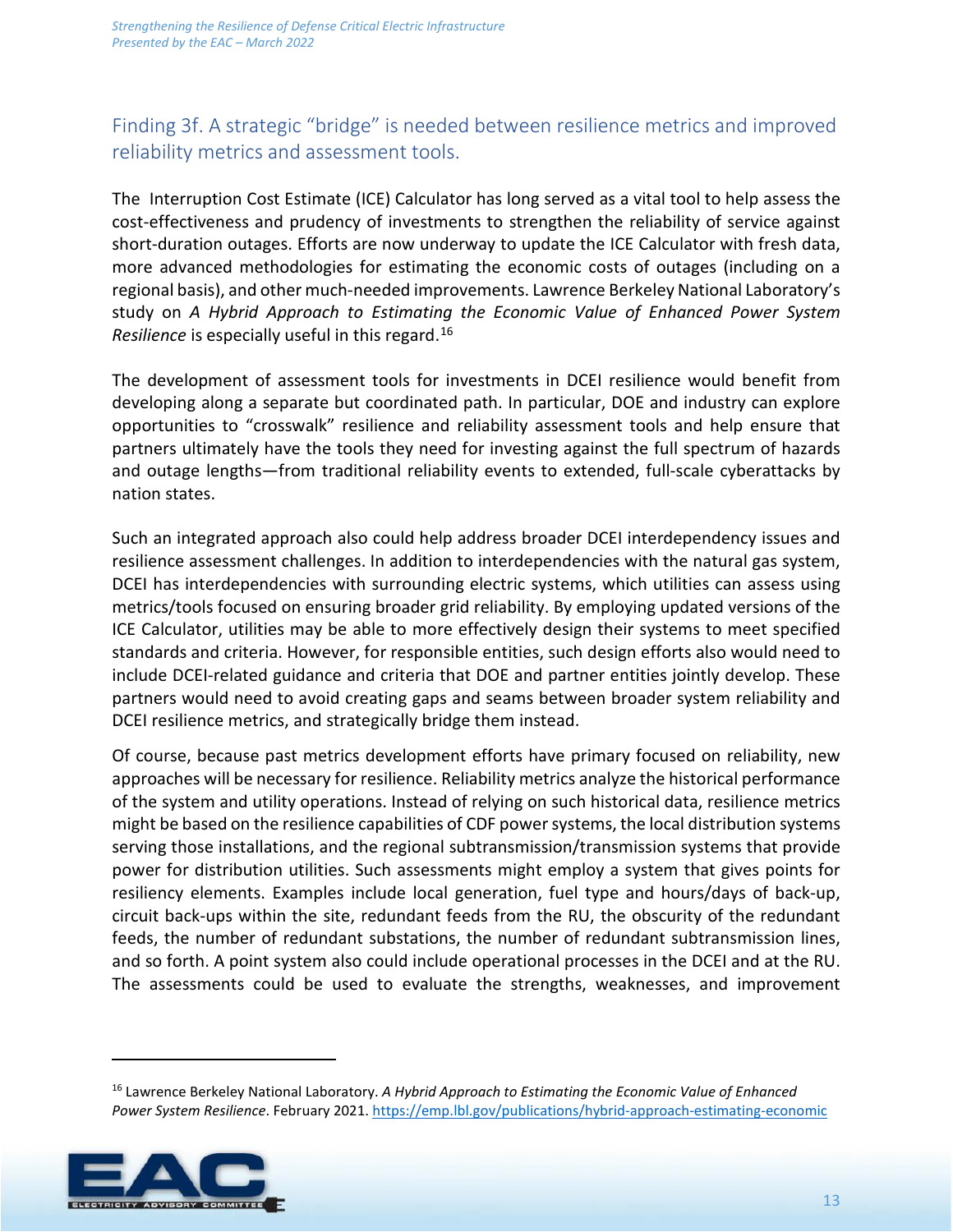opportunities in the various sets of assets, resources, and operational processes that provide resilience for DCEI.

# Finding 4: Developing specialized mechanisms for information sharing for DCEI-related threats

DOE continues to improve its sharing of threat-related data with industry. Nevertheless, a number of RUs suggested that they might benefit from expanded information sharing that reflects a harsh reality: Because they serve CDFs, they could be prime targets for attack. Calls for additional data sharing are hardly new (or limited to responsible entities). Most notably, in a 2019 study on *Transforming the U.S. Cyber Threat Partnership*, NIAC found that despite sustained efforts to improve the sharing of threat data with the private sector, existing information sharing and partnership structures are neither agile enough nor tactical enough to respond to a cyberattack with the necessary speed.<sup>17</sup>

Since the publication of that report, DOE and its partners have strongly advocated for the advancement of information sharing, both for Enterprise IT through programs such as the Cybersecurity Risk Information Sharing Program (CRISP) and for the operational technology ICS realm enhanced with the announcement of a 100-day ICS Action Plan for increased industrygovernment visibility, detection, and response capabilities. [18](#page-14-1) Leaders of the energy and financial sectors also have partnered to establish the Analysis and Resilience Center for Systemic Risk, a nonprofit, Section 9-specific cross-sector organization designed to mitigate systemic risk to the nation's most critical infrastructure from existing and emerging threats.<sup>[19](#page-14-2)</sup>

Gaps remain, however. The Cyberspace Solarium Commission called for additional partnership initiatives "with the owners and operators of the most critical infrastructure and improved intelligence sharing between government and industry."<sup>[20](#page-14-3)</sup> NIAC's follow-up study in 2021 frames the need for deeper and more timely sharing in starker terms:

"The absence of direct collaboration and innovation with the private sector creates intelligence gaps: government cyber threat data often lacks the context and transparency to determine how an attack could manifest in infrastructure systems or the potential magnitude of damage or disruption. This delays the federal government's ability to translate aggressive cyber threats into actionable mitigation measures and distinguish those threats that pose the greatest risks to national security. This gap creates the

<span id="page-14-3"></span><span id="page-14-2"></span><span id="page-14-1"></span><sup>&</sup>lt;sup>20</sup> Cyberspace Solarium Commission. Final Report. 2020. p. 144[. https://www.solarium.gov/](https://www.solarium.gov/)



<span id="page-14-0"></span><sup>17</sup> The President's National Infrastructure Advisory Council. *Transforming the U.S. Cyber Threat Partnership.*  December 12, 2019. pp. 5–6[. https://www.cisa.gov/sites/default/files/publications/NIAC-Transforming-US-Cyber-](https://www.cisa.gov/sites/default/files/publications/NIAC-Transforming-US-Cyber-Threat-PartnershipReport-FINAL-508.pdf)[Threat-PartnershipReport-FINAL-508.pdf](https://www.cisa.gov/sites/default/files/publications/NIAC-Transforming-US-Cyber-Threat-PartnershipReport-FINAL-508.pdf)

<sup>18</sup> DOE. *Energy Sector Cybersecurity Preparedness*. [https://www.energy.gov/ceser/activities/cybersecurity-critical](https://www.energy.gov/ceser/activities/cybersecurity-critical-energy-infrastructure/energy-sector-cybersecurity)[energy-infrastructure/energy-sector-cybersecurity](https://www.energy.gov/ceser/activities/cybersecurity-critical-energy-infrastructure/energy-sector-cybersecurity)

<sup>19</sup> [https://www.businesswire.com/news/home/20201030005462/en/Announcing-the-Formation-of-the-Analysis-](https://www.businesswire.com/news/home/20201030005462/en/Announcing-the-Formation-of-the-Analysis-Resilience-Center-ARC-for-Systemic-Risk)[Resilience-Center-ARC-for-Systemic-Risk](https://www.businesswire.com/news/home/20201030005462/en/Announcing-the-Formation-of-the-Analysis-Resilience-Center-ARC-for-Systemic-Risk)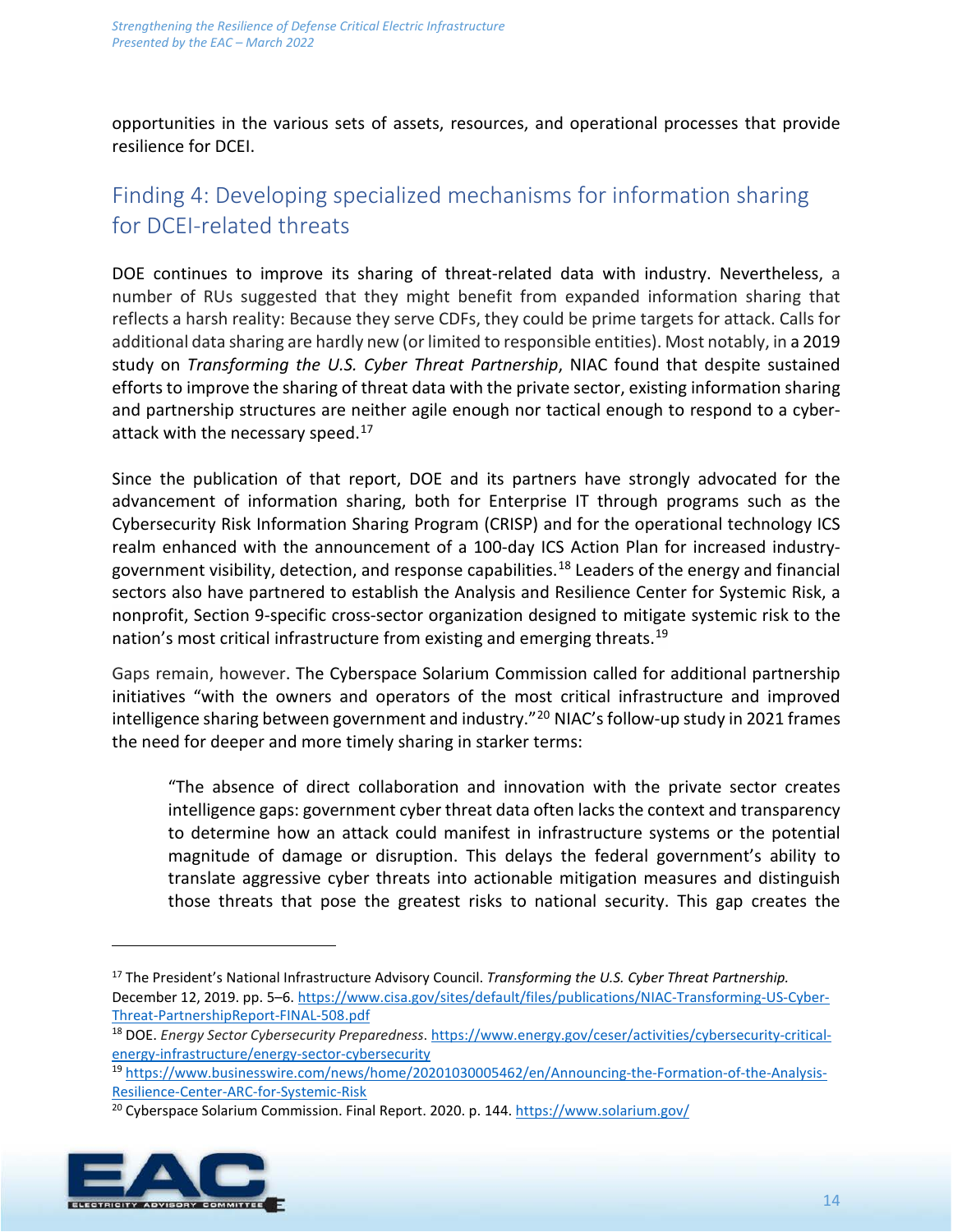potential to over- or under-estimate a cyber threat and hinders appropriate federal and industry response."[21](#page-15-0)

The proposed DOE DCEI team and its industry partners would benefit from considering the following options, in addition to providing the necessary clearance to industry if implemented, to help meet the specialized needs of RUs (as well as reliability coordinators and other entities essential for cyber preparedness and response):

• Critical Infrastructure Command Center (CICC): Proposed by the President's National Infrastructure Advisory Council (NIAC), a fully operational CICC will provide a classified space for senior executives and cyber experts from the energy, financial services, and communications sectors to work collaboratively with intelligence analysts and other government staff to operationalize intelligence, provide tactical and innovative solutions, and mitigate the most pressing cyber threats in real time.

Interviewees for this report noted some considerationsif the CICC initiative goesforward. First, NIAC developed the proposal without explicit attention to whether RUs should be included and how their specialized needs might be met. Second, it would be crucial to ensure that "the CICC will help the DCEI entities without putting them in a new bucket to be subject to additional regulations."

• Joint Collaborative Environment (JCE): Proposed by the Cyberspace Solarium Commission, the JCE would share cyber threat data among federal entities and between the U.S. government and the private sector. The Commission also proposed that the "most critical of the critical"—meaning systemically important critical infrastructure—would be identified and subjected to specific benefits and requirements to support U.S. security priorities. [22](#page-15-1) 

As with the CICC, interviewees expressed concern that not all RUs will "make the cut" for inclusion in the JCE. In addition, it would be essential to provide for that inclusion within the system for broader government-industry information sharing and the cyber incident response that is emerging under the Administration, with both DOE and DHS playing crucial roles in that system. As DOE and industry discussions go forward on this broader coordination system, useful options for consideration are provided in a recent study,

<span id="page-15-1"></span><span id="page-15-0"></span><sup>&</sup>lt;sup>22</sup> Cyberspace Solarium Commission. March 2020. [https://drive.google.com/file/d/1ryMCIL\\_dZ30QyjFqFkkf10MxIXJGT4yv/view](https://drive.google.com/file/d/1ryMCIL_dZ30QyjFqFkkf10MxIXJGT4yv/view) 



<sup>21</sup> The President's National Infrastructure Advisory Council. *Actionable Cyber Intelligence: An Executive-Led Collaborative Model*. January 21, 2021. pp. 5–6.

[https://www.cisa.gov/sites/default/files/publications/NIAC%20Actionable%20Cyber%20Intelligence\\_FINAL\\_508\\_0.](https://www.cisa.gov/sites/default/files/publications/NIAC%20Actionable%20Cyber%20Intelligence_FINAL_508_0.pdf) [pdf](https://www.cisa.gov/sites/default/files/publications/NIAC%20Actionable%20Cyber%20Intelligence_FINAL_508_0.pdf)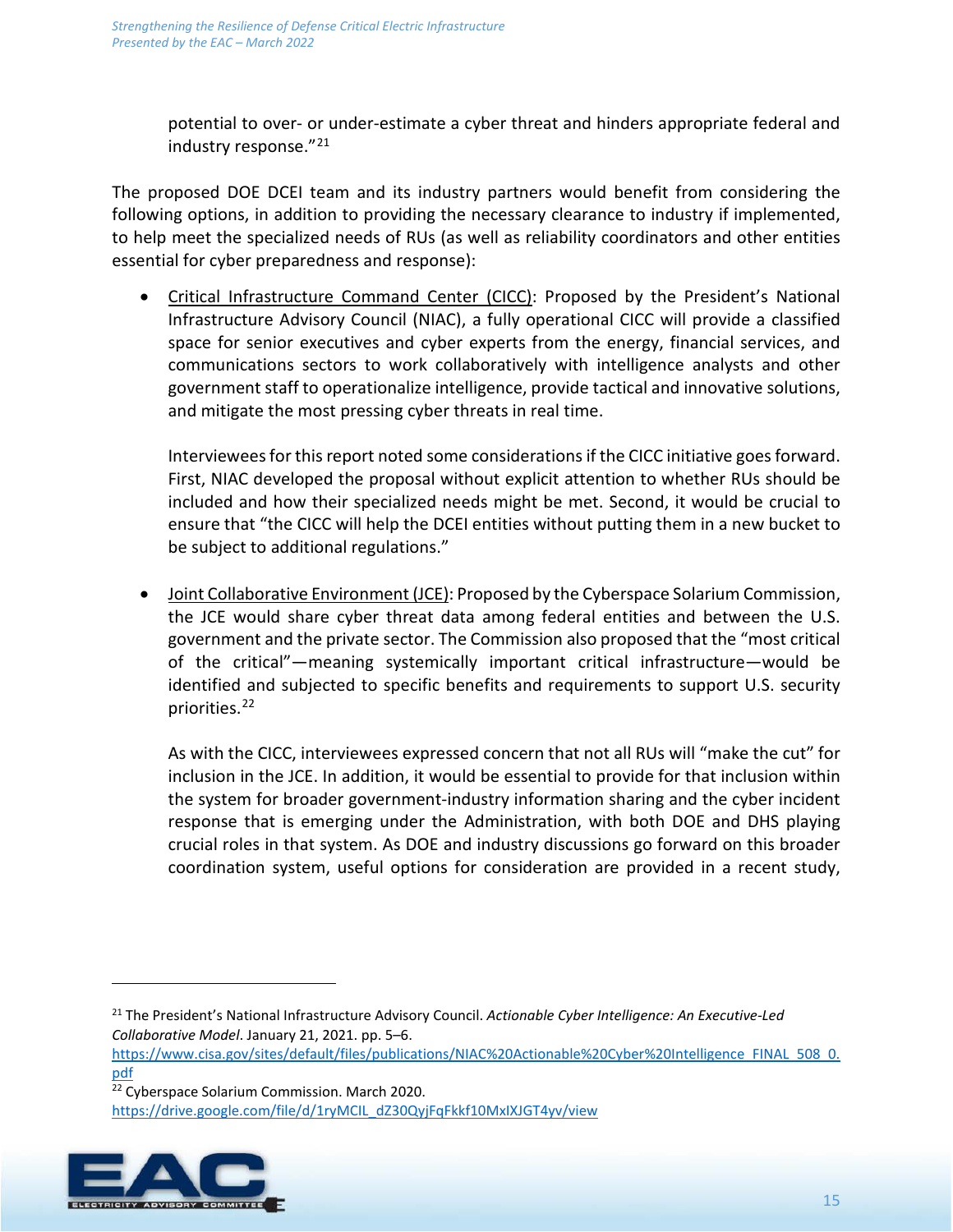*National Cyber Defense Center: A Key Next Step Toward a Whole-of-Nation Approach to Cybersecurity*. [23](#page-16-0)

- Existing mechanisms for specialized information sharing with DOE and other federal partners: A growing number of RUs and other utilities have close collaborative relationships with their respective state National Guard (NG) organizations, especially for providing NG support for power restoration following natural hazards and, increasingly, in anticipation of cyberattacks. Some of these NG installations also provide for access to their Sensitive Compartmented Information Facilities (SCIFs) for utility personnel with the necessary clearances. FBI field offices also can provide on-site facilities for specialized information sharing.
- RU access to CDF facilities: Every CDF has an SCIF. One respondent suggested that DOE partner with DoD to "create a path for the DCEI entities to have read-ins, briefings, and access to classified space via the bases themselves." In doing so, they could "build upon the relationship DCEIs and CDFs *should* have and encourage regular engagement and a shared space. One idea for consideration is to host a quarterly virtual classified DOE briefing for CDFs and DCEIs (with the trade association personnel who have clearances) that DCEI's can participate in at the CDF's SCIF." This would allow for sharing during blue sky days and provide a place for coordination and sharing on black sky days.
- Funding for installation of SCIFs at RUs (*not recommended*): In theory, it might be possible to have DOE or other agencies fund and authorize RUs to have their own SCIFs and associated secure communications systems to DOE. In practice, most respondents rejected this option as neither necessary nor desirable. One noted that "some DCEI utilities are extremely small; suggesting that they have SCIFs is wild." Another noted that while some utilities may consider SCIFs worth the trouble, many others might find them too costly and difficult to maintain and a source of still more regulatory requirements. The other options recommended above are more viable.

### Finding 5: Initiating discussions on long-lead DCEI policy issues

All findings provided above constitute urgent priorities for building on DCEI progress to date. However, for the longer term, the EAC would like to present two additional topics that could offer significant benefits.

### Finding 5a. Opportunities for mutual support between the DCEI program and Grid Security Emergency (GSE)-related initiatives

Section 215A of the Federal Power Act provides a foundation for discussions about opportunities for mutual support between the DCEI program and GSE-related initiatives. The Act grants the

<span id="page-16-0"></span><sup>23</sup> Miller, James, and Robert Butler. *National Cyber Defense Center: A Key Next Step Toward a Whole-of-Nation Approach to Cybersecurity*. Johns Hopkins University, Applied Physics Laboratory. July 2021. <https://www.jhuapl.edu/Content/documents/NationalCyberDefenseCenter.pdf>

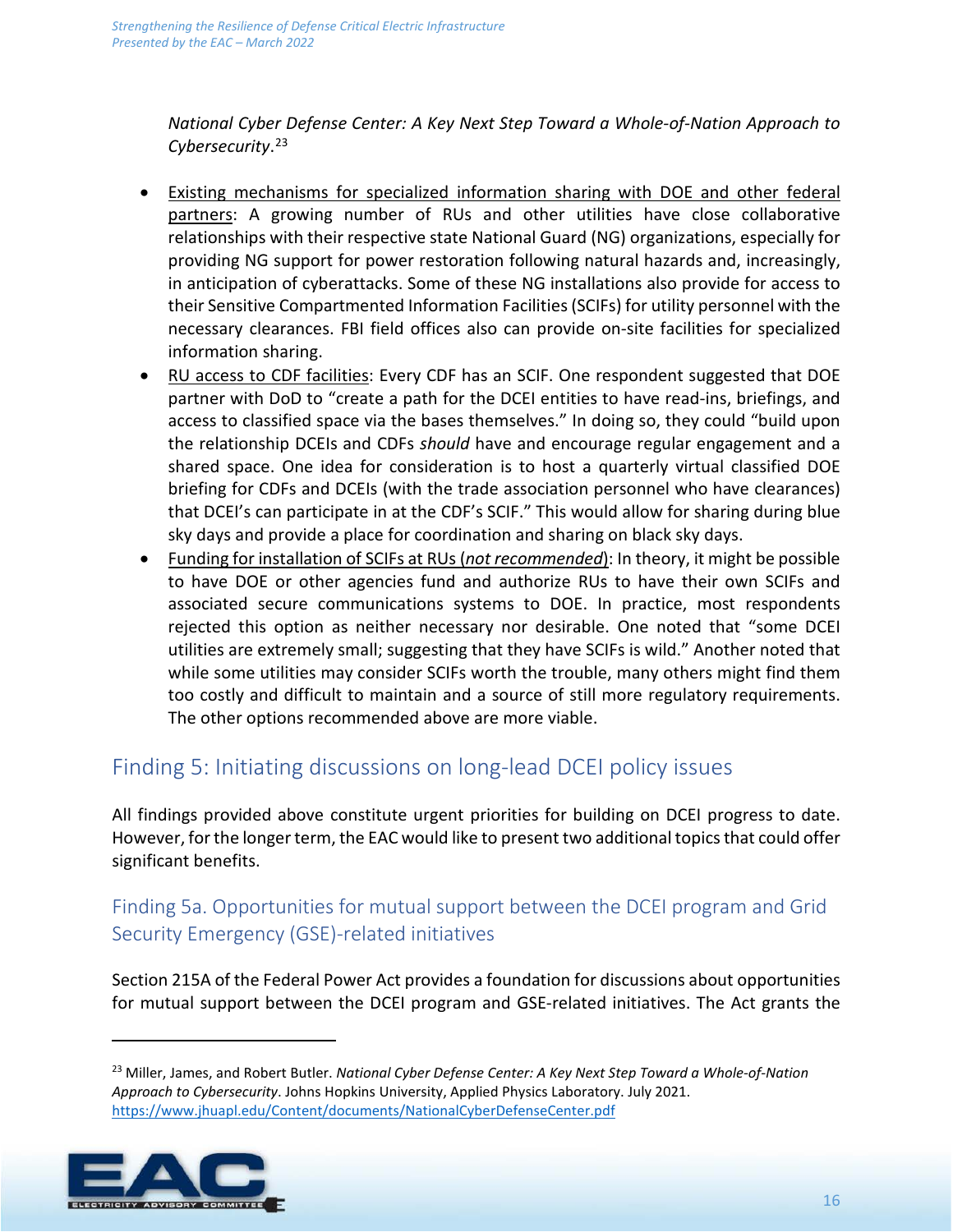Secretary of Energy the authority to issue orders to power companies to protect and restore grid reliability in GSEs.<sup>[24](#page-17-0)</sup> In recent industry-led exercises, including GridEx V and a June 1, 2021, tabletop exercise conducted by the Electricity Subsector Coordinating Council's GSE Working Group, a number of opportunities emerged for mutual support between GSE and DCEI.

In both exercises, the scenario involved the issuance of GSE orders to an RU to prioritize the protection and restoration of power to a notional CDF. Participants in the 2021 exercise found that during industry-government consultations to draft an order, it would be enormously helpful if the CDF installation commander could have already shared with their RU (and other key partners) data on their power requirements. Such data could include the following:

- What voltages, power quality levels,<sup>[25](#page-17-1)</sup> and other power requirements will the base have during those service periods?
- How might external power requirements for a given utility be adjusted to account for the contribution of emergency generators to serving installation loads?
- What are the technical characteristics of the transmission/distribution power feeds and other electric infrastructure at the CDF that would interface with a given utility's systems?
- What are the time horizons for achieving the goals of the order? One participant noted that "it makes a big difference if we only have a 12-hour window to accomplish the goal of the order" versus a longer period. "Some orders might even need immediate implementation." Time-sensitive orders should include such information, and initial consultations may need to be scheduled accordingly.

Of course, such data also could be valuable to RUs in the context of initiatives to strengthen DCEI resilience (especially in terms of addressing the "how much is enough" issues raised in Finding 3 of this report). Going forward, DOE's DCEI program might make the collection and secure sharing of such CDF power requirements a priority.

There is substantial overlap between the RUs and those utilities which, in a presidentially declared Grid Security Emergency, might receive GSE orders from DOE pursuant to Section 215(a) of the Federal Power Act. This report suggests promising opportunities for integration and mutual support between DCEI and GSE initiatives with industry. Does the CDF need power 24/7, or only during certain periods to execute its Mission Essential Functions? Would intermittent service be acceptable? As installations continue to make progress in their on-base distribution to prioritize

<span id="page-17-1"></span><sup>&</sup>lt;sup>25</sup> Open Power Quality. A Beginner's Guide to Power Quality. [https://openpowerquality.org/docs/intro-power](https://openpowerquality.org/docs/intro-power-quality.html)[quality.html](https://openpowerquality.org/docs/intro-power-quality.html)



<span id="page-17-0"></span><sup>&</sup>lt;sup>24</sup> The Federal Power Act notes that "Before issuing an order for emergency measures under paragraph (1), the Secretary shall, *to the extent practicable in light of the nature of the grid security emergency and the urgency of the need for action*, consult with appropriate governmental authorities in Canada and Mexico, entities described in paragraph (4), the Electricity Sub-Sector Coordinating Council, the Commission, and other appropriate federal agencies regarding implementation of such emergency measures." [Emphasis added] See 16 U.S.C. § 824o–1, *Critical electric infrastructure security*, Section (b)(3).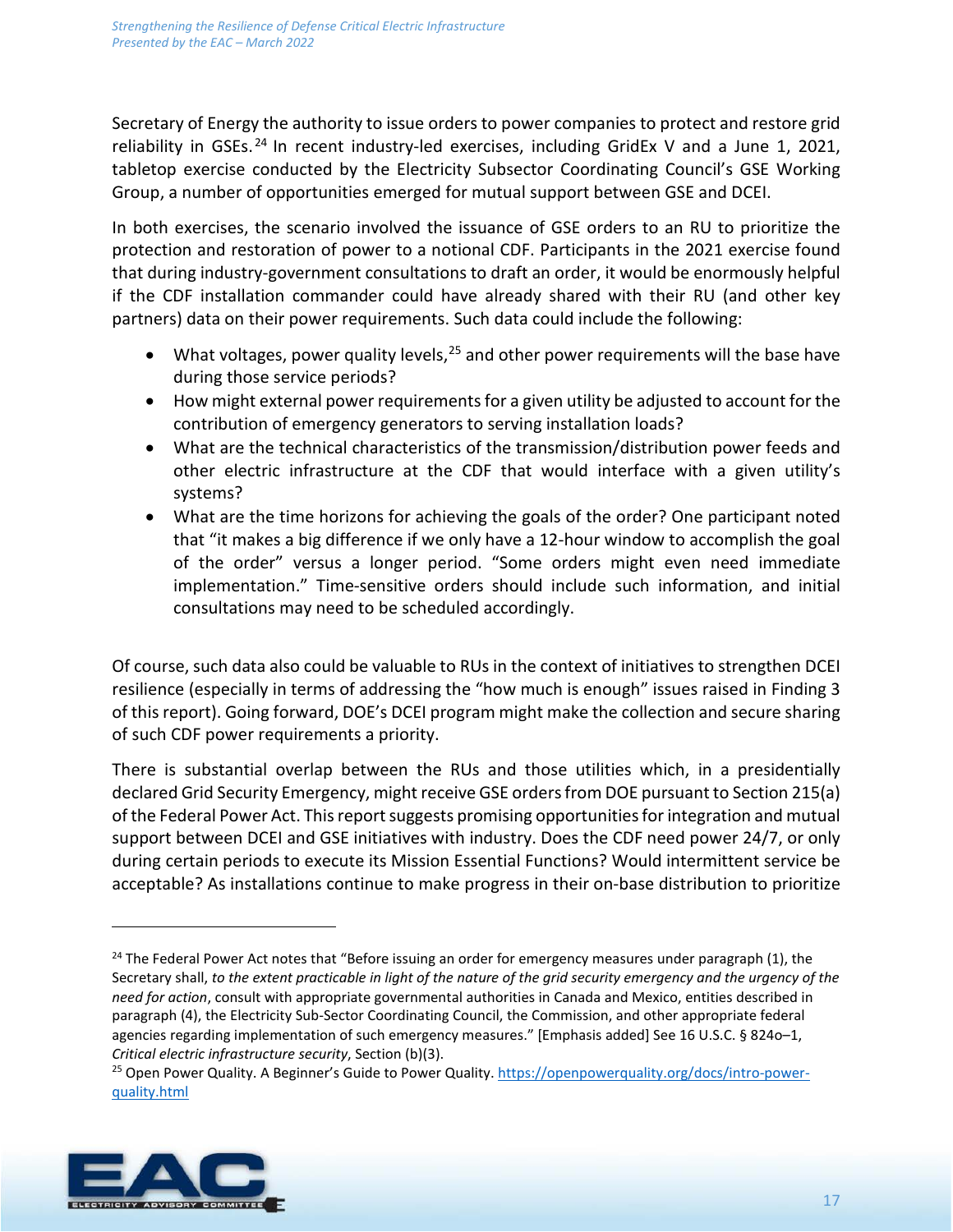service to mission critical loads versus dining halls and other non-essential functions, it may be possible to significantly downsize power requirements and structure GSE orders for DCEIs accordingly.

### Finding 5b. Accounting for possible expansions in designated CDFs

While the Federal Power Act provides a definition of CDFs, and DOE already has a close working relationship with DoD to support the Secretary of Energy's responsibilities for designating such facilities, the entities interviewed for this report suggested that consultation would be necessary regarding how the set of CDFs might evolve in the future, and how the possible increased costs of DCEI investments for an expanded set of facilities would be paid for (versus becoming additional "unfunded requirements").

Such consultations might include DoD input on how the Department is reassessing its own requirements for mission assurance. DoD Directive 3020.40, *Mission Assurance* (November 29, 2016), established an important policy shift by directing components to prioritize the combatant commander's execution of operation plans (OPLANs).<sup>[26](#page-18-0)</sup> Focusing on OPLAN execution offers a range of potential benefits. By disaggregating OPLANs and identifying specific dependencies on installations, support functions, and the infrastructure that they rely on, DoD will be able to prioritize and target resilience initiatives in ways that produce the greatest value for deterrence and warfighting. Initiatives to prioritize investments in DCEI would benefit from accounting for this broader process. Consultations with responsible entities on whether additional CDFs are likely to be designated in their service areas also would benefit from accounting for this broader process, given the long lead times required to make resilience investments and ensure funding for them.

Some entities also said that they had received indications that infrastructure serving ports and other civilian assets might be designated as DCEI. Given the importance of such assets to national defense, including the deployment and sustainment of U.S. forces to regional contingences, such "mission creep" is understandable. However, DOE would benefit from hearing from responsible entities on the challenges, risks, and cost of expanding the scope of DCEI. DoD's continuing efforts to disaggregate its missions to better clarify facility support requirements (and associated electric infrastructure implications) also would be helpful to undergird such consultations.

The need for such dialogue also will extend to any possible expansion of DCEI to include DHSdesignated National Critical Functions—that is, "functions of government and the private sector so vital to the United States that their disruption, corruption, or dysfunction would have a

<span id="page-18-0"></span><sup>&</sup>lt;sup>26</sup> DoD Directive 3020.40: Mission Assurance (MA). [https://fas.org/irp/doddir/dod/d3020\\_40.pdf](https://fas.org/irp/doddir/dod/d3020_40.pdf)

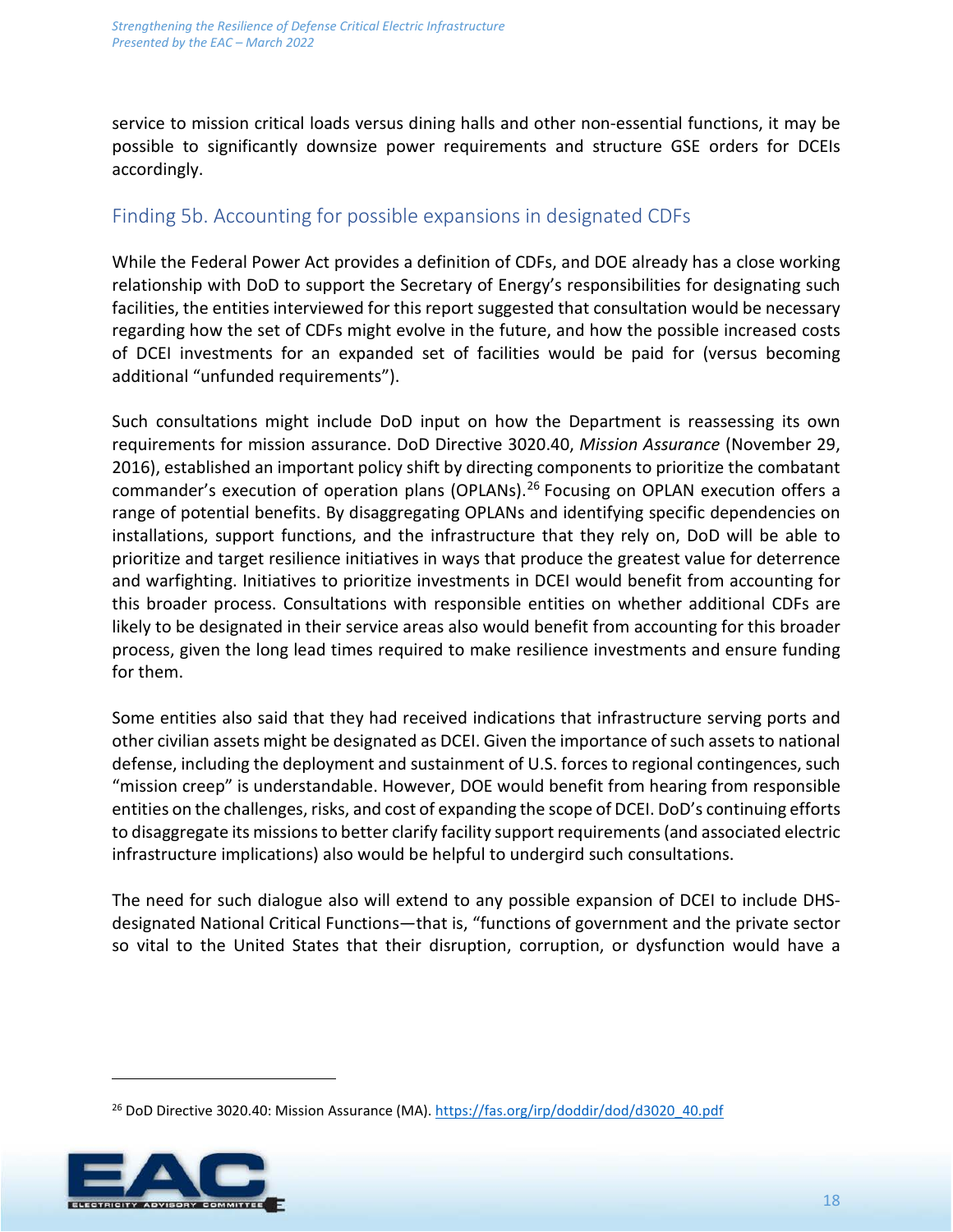debilitating effect on security, national economic security, national public health or safety, or any combination thereof."[27](#page-19-0)

Of course, DHS and electric utilities also can continue to advance separate initiatives to strengthen the resilience of electric service to National Critical Functions unrelated to the DCEI program. But doing so would magnify the problems that RUs already face with regard to "double tapping" by DOE and other federal entities and could create confusion over which priorities should prevail in investing scarce resilience resources.

Efforts to achieve unity of effort across the federal government would be beneficial in this realm, as well as for the development of new funding mechanisms so that ratepayers are not required to pay for investments that meet national defense and homeland security needs.

# Recommendations

The recommendations below are ordered in accordance with the overall priority assigned to them by the RUs and other entities interviewed for this report. As noted in the Introduction, many of these interviewees emphasized that it was of *foundational importance* for DOE to establish a structured, formalized team for industry engagement on DCEI issues. Their rationale is that doing so is a prerequisite for moving forward on all the other proposals identified in this study and to institutionalize the progress made in DOE-industry coordination over the past year. Progress on funding issues was the other top priority for respondents. The additional recommendations that follow are less urgent, but could offer significant value over the longer term.

### Recommendation 1

### Recommendation 1a. Formalize a DOE team for industry engagement.

Based on the responses described in Finding 1, the EAC recommends that DOE create a dedicated, centralized POC and team within DOE for sustained coordination, which could authoritatively represent DOE on emerging issues and consensus-building efforts. DOE is best positioned to determine how such a team could be structured within CESER. Clearly defined roles and responsibilities for this POC and their team would help prevent redundancy and confusion when multiple DOE offices take an interest in DCEI-related issues and reach out to RUs. As noted in Finding 1, whenever practical, DOE guidance to entities on DCEI issues should be in written form versus verbal communications that are more difficult to accurately share with chief security officers and other key personnel below the chief executive officer level.

<span id="page-19-0"></span>[functions#:~:text=National%20Critical%20Functions%20\(NCFs\)%20are,safety%2C%20or%20any%20combination%](https://www.cisa.gov/national-critical-functions#:%7E:text=National%20Critical%20Functions%20(NCFs)%20are,safety%2C%20or%20any%20combination%20thereof) [20thereof](https://www.cisa.gov/national-critical-functions#:%7E:text=National%20Critical%20Functions%20(NCFs)%20are,safety%2C%20or%20any%20combination%20thereof)



<sup>27</sup> Cybersecurity & Infrastructure Security Agency. National Critical Functions. [https://www.cisa.gov/national](https://www.cisa.gov/national-critical-functions#:%7E:text=National%20Critical%20Functions%20(NCFs)%20are,safety%2C%20or%20any%20combination%20thereof)[critical-](https://www.cisa.gov/national-critical-functions#:%7E:text=National%20Critical%20Functions%20(NCFs)%20are,safety%2C%20or%20any%20combination%20thereof)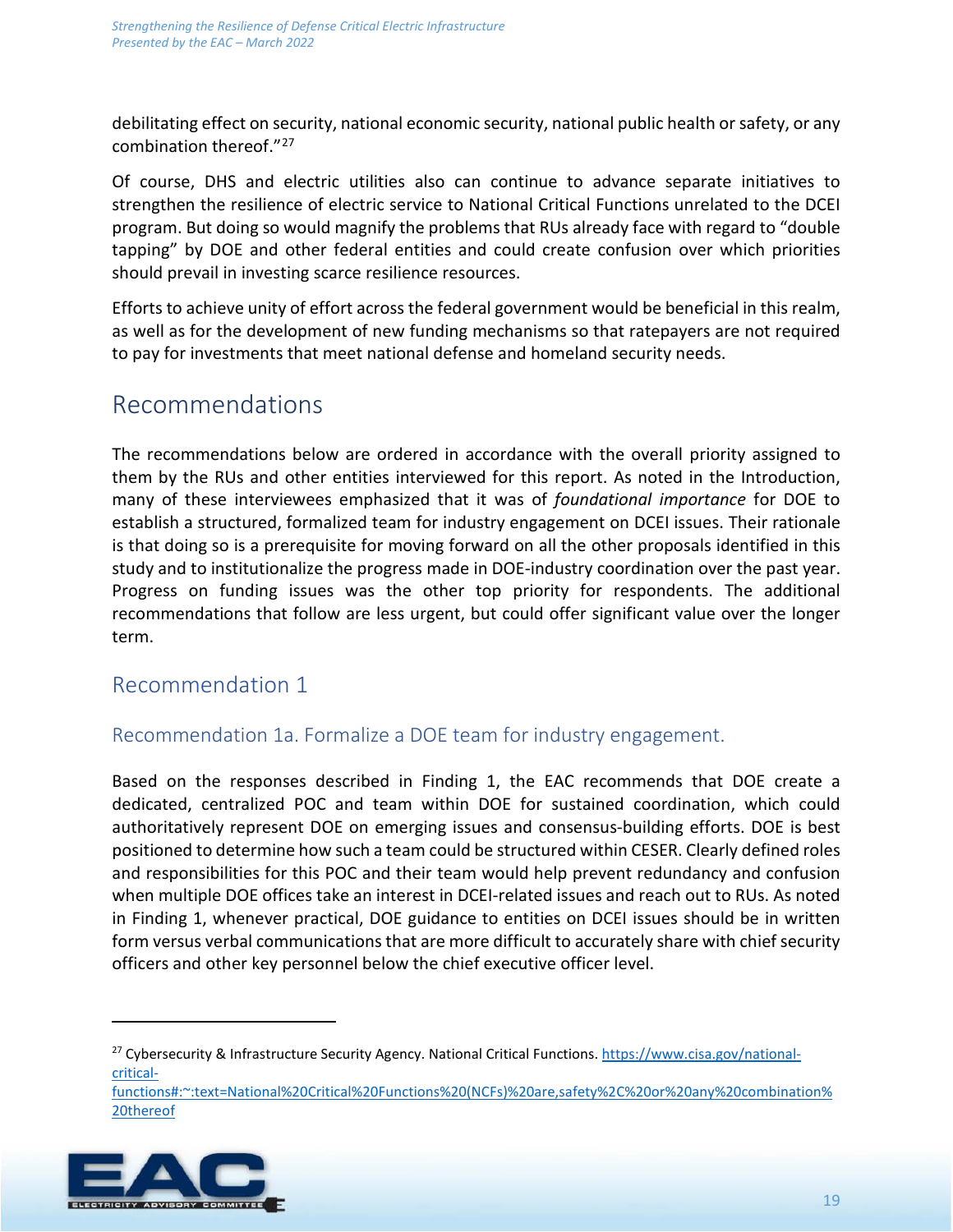#### Recommendation 1b. Clarify criteria, terms, and program goals.

DOE's POC and team should clarify relevant criteria, terms, and program goals, and have the expertise and reachback capability to other DOE components to do so. As indicated in Finding 1, several respondents were not clear on the goals related to DCEI, or even the definition of the term itself. DOE's team should coordinate with industry on developing "plans, checkpoints, milestones, and structure follow-up on identified shortfalls" in program implementation. DOE might propose the criteria, and industry would then help refine them and use those criteria to identify the DCEI components of their own systems. Such consultations also should include DoD as appropriate.

### Recommendation 1c. Engage and share information with a broader array of industry stakeholders.

The Department should consider what limited types of information would be most useful to provide to RTOs/ISOs, reliability coordinators, trade associations, distribution utilities, and others, given the roles they play in grid reliability and resilience, and how they could support initiatives related to those areas of responsibility.

Engagement could include the following possible areas of support, which would likely be of value to a broad range of entities across all industry components:

- Education and technical assistance on DCEI-related issues
- Insights on policy-related issues
- Clarification of federal requirements and resilience options

To determine which data sets and actions are relevant for different types of DCEI stakeholders and to establish priorities for partnerships and information sharing, DOE should consider mapping threat vectors (focused on disrupting service to CDFs) against infrastructure ownership and system operations beyond just the last mile service providers.

### Recommendation 1d. Improve coordination with the U.S. Department of Defense.

The DOE team responsible for DCEI, in coordination with other DOE offices, should consider serving as the lead federal POC for industry DCEI engagement to help deconflict efforts and guidance across federal entities and with the DoD in particular.

### Recommendation 2

### Recommendation 2a. Consult with DoD to identify options for federal funding of DCEI investments.

Discussions of funding issues and options to resolve them should be a prime focus for future DOEindustry engagement. To avoid asking RU ratepayers to unfairly shoulder the burden of paying

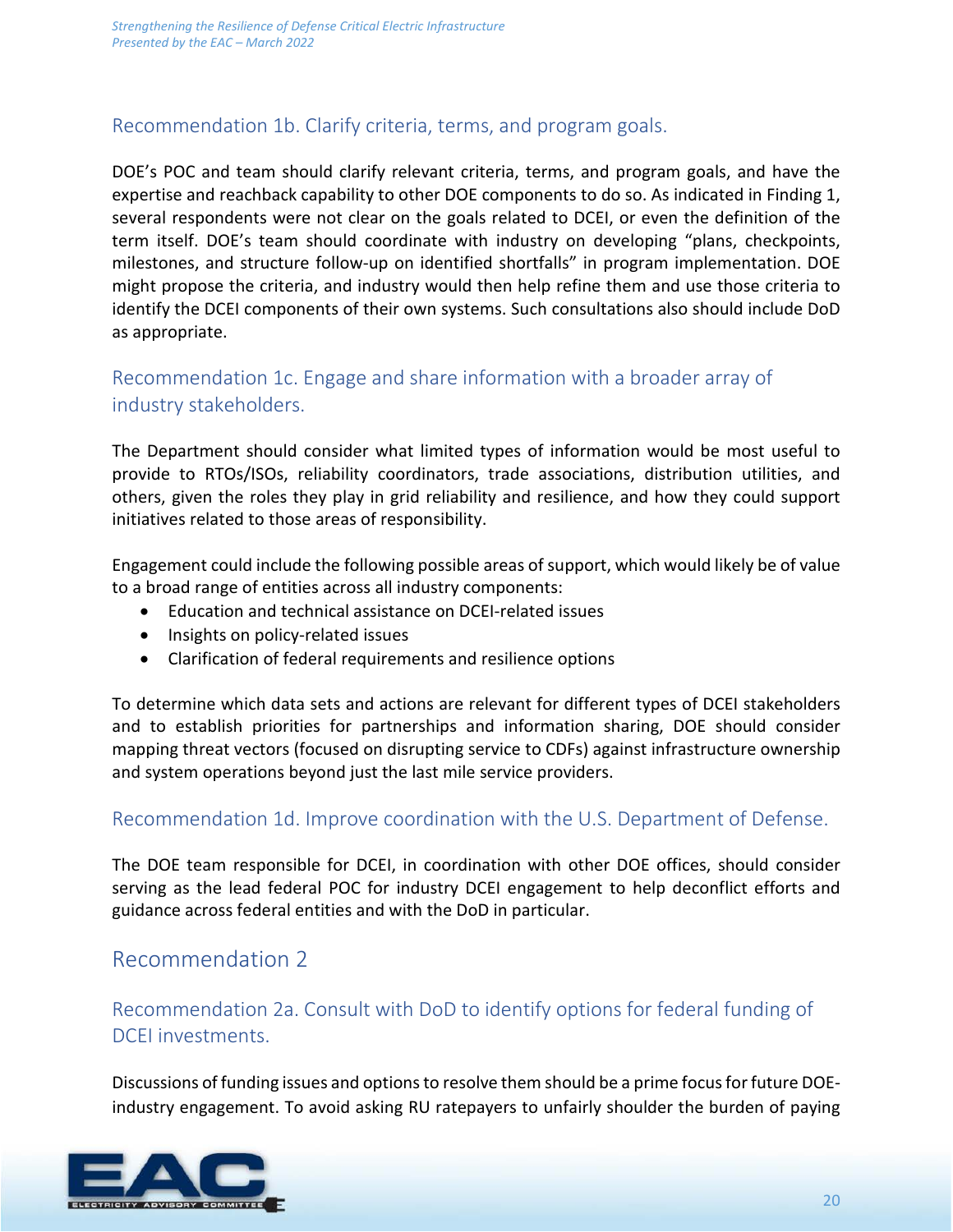for DCEI infrastructure costs, DOE should identify (in consultation with DoD) options for federal funding of DCEI investments. DOE should consider engaging with DoD on whether existing funding mechanisms might be modified to help responsible entities make targeted, CDF-specific investments in DCEI resilience outside the fenceline, especially against cyber and physical threats.

#### Recommendation 2b. Address broader industry funding concerns.

Dialogue on developing new sources of funding should also address broader industry concerns:

- DOE should consider cost recovery for investments in distribution-level infrastructure that provides the last mile of service to CDFs.
- When assessing funding opportunities and uses, the different business models (public power versus co-ops versus investor-owned utilities) should be taken into account.
- DOE should consider that limited DoD funding for policies and programs that reimburse utilities for dedicated infrastructure serving CDFs has limited the provision of such infrastructure.
- DOE and industry should conduct focused research on low-cost options to bolster resilience.
- Funding for redundancy projects should be a priority.

### Recommendation 3

### Recommendation 3a. Determine which infrastructure should be the focus of resilience assessments.

DOE will need to take a targeted approach to risk management within the vast electricity grid and work with its partners to determine the specific energy system infrastructure and equipment deemed to be of the highest priority from a risk management perspective using appropriate riskbased methods in drawing DCEI boundaries on the grid. Partnering with responsible entities to develop such a targeted approach will be essential.

### Recommendation 3b. Develop a holistic assessment of loads to be served and requirements for DCEI-provided power in emergencies.

DOE should coordinate with DoD to develop a systematic outreach process to installation commanders and mission owners, and—factoring in their assessment of emergency power capabilities versus operational requirements (including a maximum assumed length of outages)—use that as a starting point to help assess resilience requirements for DCEI-provided power.

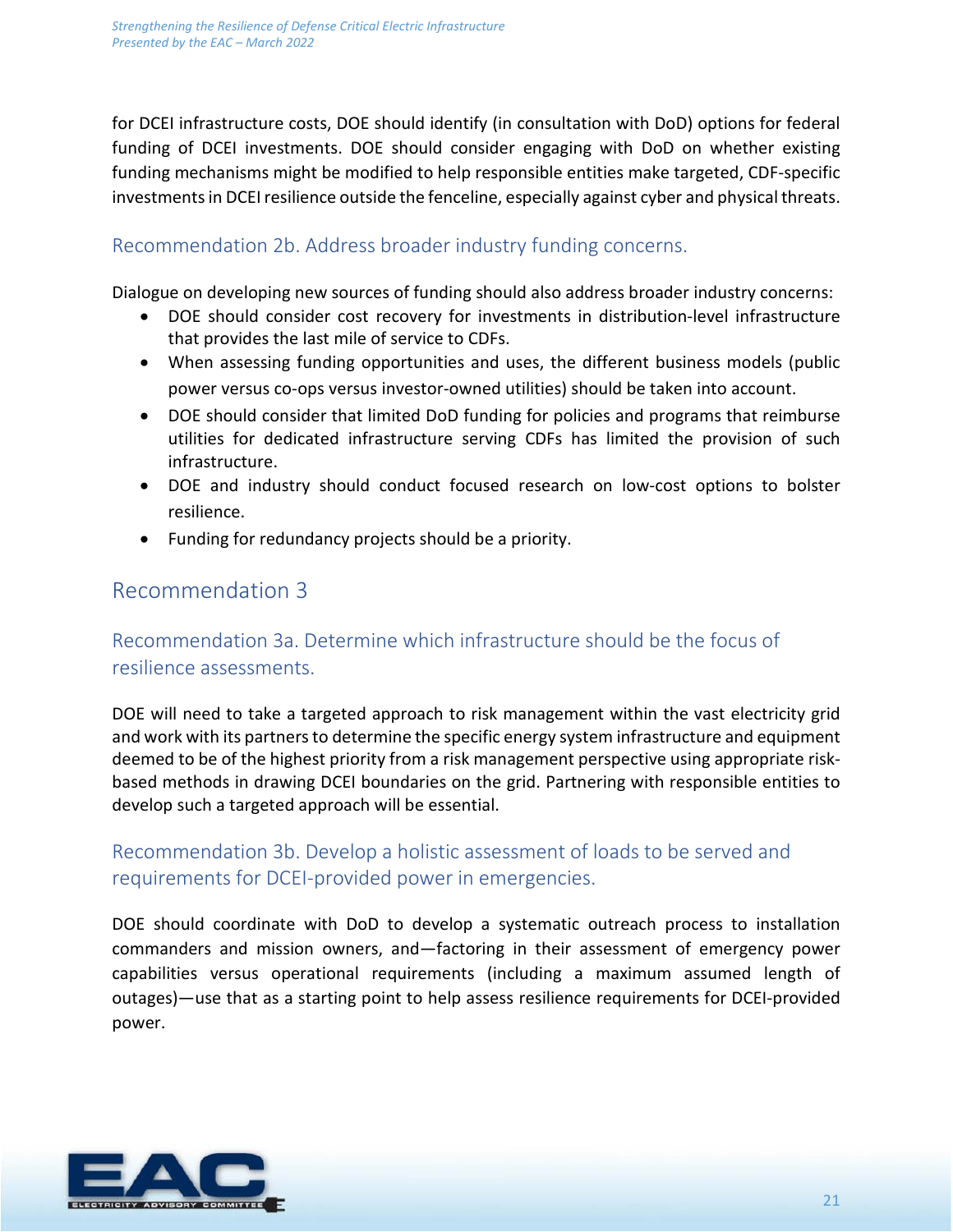### Recommendation 3c. Recognize the limits of existing modeling tools for cyber threats.

To assess the prudency of resilience-oriented investments, DOE and its partners should focus on specific threat vectors, vulnerabilities to them, and attack consequences, and largely ignore efforts to measure event probability or stochastic modeling. These partners also should develop options to measure the value of DCEI resilience investments in terms of national security. Typical "avoided cost" approaches are unlikely to be adequate. Moreover, traditional avoided cost models fail to account for mission critical operations and capabilities that must generally be available and are absolutely essential during times of conflict.

### Recommendation 3d. Assess potential gaps and investment requirements for contested restoration of service scenarios.

DOE and responsible entities should partner to assess potential gaps and the investment requirements for *contested restoration* of service to CDFs in ways that go far beyond the assessment tools under development for natural hazards. DOE and industry should leverage the insights provided by the GridEx exercises and DARPA RADICS program to develop tools and practices to assess the resilience of DCEI under exercises that test what could be presented by a foreign adversary in the future.

### Recommendation 3e. Account for sector, supply chain, and infrastructure interdependencies.

DOE and its partners would benefit from examining the indirect risks posed to DCEI resilience by adversary threats to natural gas pipelines, rail lines for coal, and other delivered fuels, and assessing the implications of these findings for DCEI program strategy. Quantifying the risks to DCEI posed by gas-electric interdependencies should become a primary area of focus for the DCEI program. DOE also should consider sponsoring the development of holistic reliability assessments and metrics to account for other interdependencies, such as with diesel fuel supply chains and the communications sector.

#### Recommendation 3f. Develop appropriate assessment tools.

The development of assessment tools for investment in DCEI resilience should go forward along a separate but coordinated path to that of the ICE Calculator. In particular, DOE and industry should explore opportunities to "crosswalk" resilience and reliability assessment tools and help ensure that partners ultimately have the tools they need for investing against the full spectrum of hazards and outage lengths, from traditional reliability events to extended, full-scale cyberattacks by nation states.

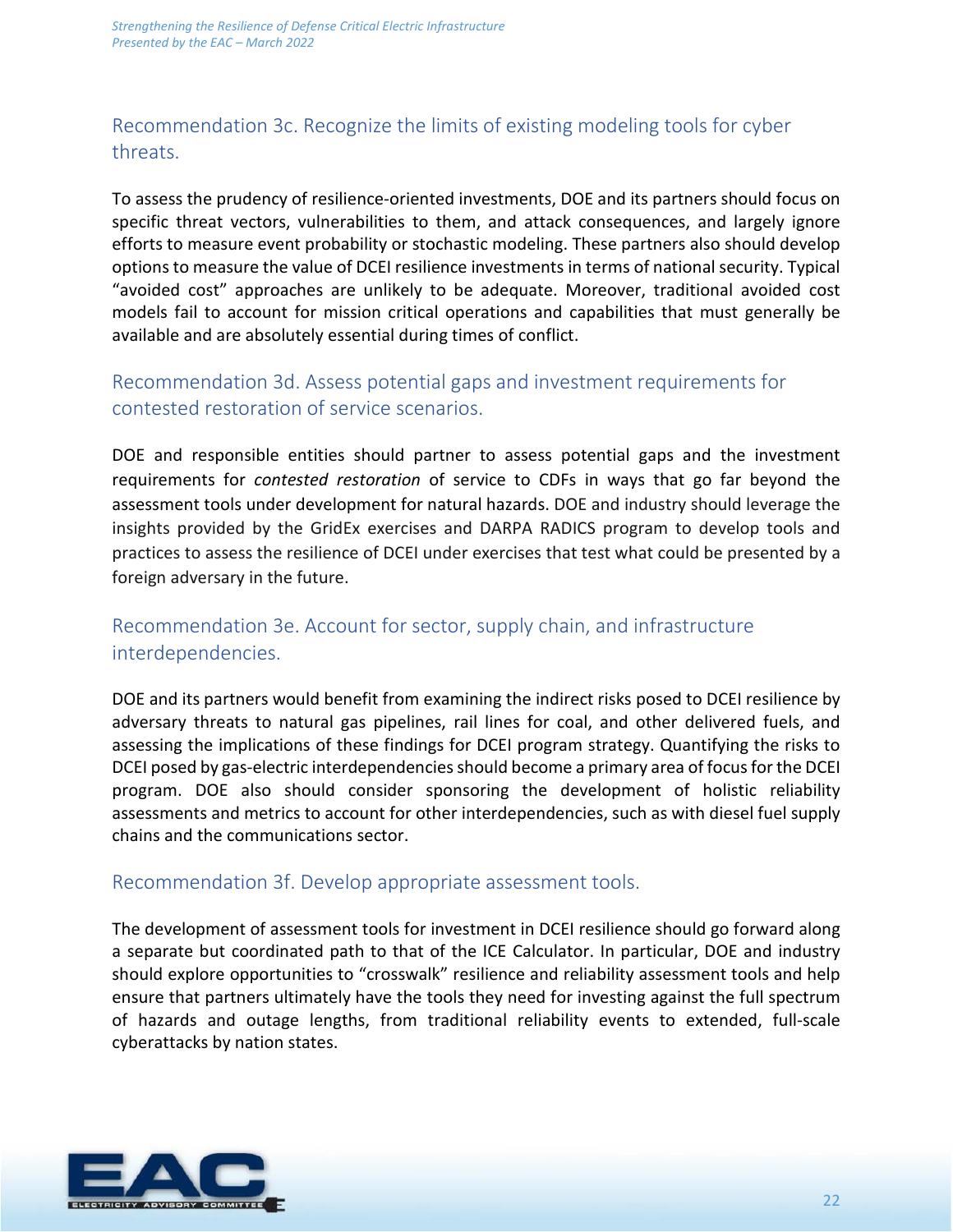# Recommendation 4: Develop specialized mechanisms for information sharing for DCEI-related threats.

The proposed DOE DCEI team and its industry partners should consider the following options, in addition to ensuring that RUs have the clearance to utilize them, to help meet the specialized needs of RUs (as well as reliability coordinators and other entities essential for cyber preparedness and response):

- Critical Infrastructure Command Center: DOE and responsible entities should explore whether and how a command center of this sort could meet the specialized requirements for defending DCEI.
- Joint Collaborative Environment: As DOE and industry discussions go forward on this broader coordination system, useful options for consideration are provided in a recent study, *National Cyber Defense Center: A Key Next Step Toward a Whole-of-Nation Approach to Cybersecurity*. [28](#page-23-0)
- Build on existing mechanisms for specialized information sharing with DOE and other federal partners: DOE and RUs should consider policy initiatives with the National Guard, the FBI, state fusion centers, and other potential partners to expand and institutionalize access to such facilities.
- Provide for RU access to CDF facilities: DOE should consider hosting a quarterly virtual classified briefing for CDFs and DCEIs (with the trade association personnel who have clearances) that DCEIs can participate in at the CDF's SCIF.

### Recommendation 5

Recommendation 5a. Pursue opportunities for mutual support between the DCEI program and Grid Security Emergency (GSE)-related initiatives.

DOE should pursue opportunities for mutual support between the DCEI program and GSE-related initiatives. For example, going forward, DOE's DCEI program should make the collection and secure sharing of relevant CDF power requirements with RUs a priority.

### Recommendation 5b. Account for the possible expansions in designated CDFs.

DOE should consult with RUs on how the set of CDFs might evolve in the future, and how the possible increased costs of DCEI investments for an expanded set of facilities would be paid for (versus becoming additional "unfunded requirements").

<span id="page-23-0"></span><sup>28</sup> Miller, James, and Robert Butler. *National Cyber Defense Center: A Key Next Step Toward a Whole-of-Nation Approach to Cybersecurity*. Johns Hopkins University, Applied Physics Laboratory. July 2021. <https://www.jhuapl.edu/Content/documents/NationalCyberDefenseCenter.pdf>